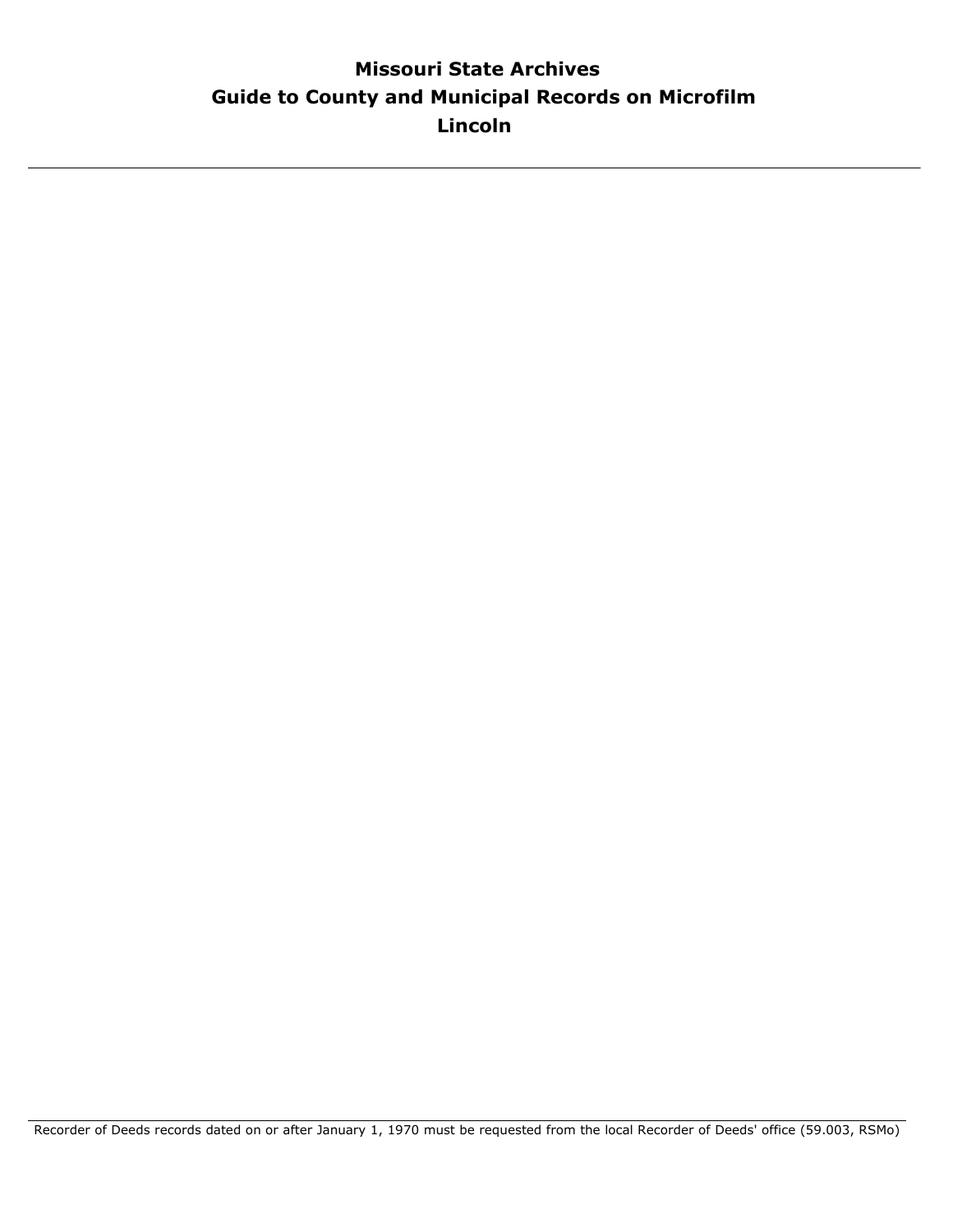## **Circuit Court**

| Reel<br><b>Number</b> | <b>Title</b>                    | <b>Subtitle</b>                   | Vol | <b>Scope and Content</b>                                 | Date              | <b>Indexed</b> |
|-----------------------|---------------------------------|-----------------------------------|-----|----------------------------------------------------------|-------------------|----------------|
| C 54813               | Circuit Court Case File Index   | Civil/Criminal/Administ<br>rative |     |                                                          | 1819 - 1841       |                |
| C 43404               | Circuit Court Case File Index   | Civil/Criminal<br>Direct/inverted | 1   |                                                          | 1960 - 1978       |                |
| C 23547               | Circuit Court Case File Index   | Civil/Criminal (by<br>Defendant)  |     | Names Pearl, Marie A. - Zykan,<br>Robert                 | 1977 - 1993       |                |
| C 23546               | Circuit Court Case File Index   | Civil/Criminal (by<br>Defendant)  |     | Names Grabenhorst, Betty A. -<br>Payne, Rozettia Dian    | 1977 - 1993       |                |
| C 23545               | Circuit Court Case File Index   | Civil/Criminal (by<br>Defendant)  |     | Names A-1 Lawnmower<br>Service - Govero, Phillip Sanford | 1977 - 1993       |                |
| C 54816               | Circuit Court Case Files        | Civil                             |     | Box / Folder Box 4/F1 - Box<br>4/F54                     | 1819 - 1823       | C              |
| C 54813               | Circuit Court Case Files        | Criminal                          |     | Box / Folder Box 1/F1 - Box<br>1/F85                     | 1819 - 1828       | C              |
| C 54815               | <b>Circuit Court Case Files</b> | Administrative                    |     | Box / Folder Box 3/F1 - Box<br>3/F88                     | 1819 - 1839       | C              |
| C 67652               | Circuit Court Case Files        |                                   |     | Box / Folder Box 1/F1 - Box<br>1/F58                     | 1822-12 - 1837-04 | E              |
| C 54817               | Circuit Court Case Files        | Civil                             |     | Box / Folder Box 4/F55 - Box<br>5/F8                     | 1824 - 1830       | C              |
| C 54814               | Circuit Court Case Files        | Criminal                          |     | Box / Folder Box 1/F86 - Box<br>1/F171                   | 1828 - 1835       | C              |
| C 54818               | Circuit Court Case Files        | Civil                             |     | Box / Folder Box 5/F9 - Box<br>5/F54                     | 1831 - 1833       | C              |
| C 54819               | Circuit Court Case Files        | Civil                             |     | Box / Folder Box 5/F55 - Box<br>6/F24                    | 1834 - 1836       | C              |
| C 54820               | Circuit Court Case Files        | Civil                             |     | Box / Folder Box 6/F25 - Box<br>6/F71                    | 1836 - 1837       | C              |
| C 54815               | Circuit Court Case Files        | Criminal                          |     | Box / Folder Box 2/F1 - Box<br>2/F30                     | 1836 - 1839       | C              |
| C 54821               | <b>Circuit Court Case Files</b> | Civil                             |     | Box / Folder Box 6/F72 - Box<br>7/F46                    | 1837 - 1838       | $\mathsf C$    |
| C 67653               | <b>Circuit Court Case Files</b> |                                   |     | Box / Folder Box 1/F59 - Box<br>1/F75                    | 1837-08 - 1839-09 | E              |
| C 54822               | Circuit Court Case Files        | Civil                             |     | Box / Folder Box 7/F47 - Box<br>7/F93                    | 1838 - 1839       | C              |
| C 67654               | Circuit Court Case Files        |                                   |     | Box / Folder Box 1/F76 - Box<br>2/F6                     | 1839-09 - 1840-09 | E.             |
| C 54823               | Circuit Court Case Files        | Civil                             |     | Box / Folder Box 8/F1 - Box<br>8/F53                     | 1840 - 1841       | C              |
| C 67655               | Circuit Court Case Files        |                                   |     | Box / Folder Box 2/F7 - Box<br>2/F55                     | 1840-09 - 1841-07 | E.             |
| C 67656               | Circuit Court Case Files        |                                   |     | Box / Folder Box 2/F56 - Box<br>2/F111                   | 1841-07 - 1842-03 | E              |
| C 67657               | <b>Circuit Court Case Files</b> |                                   |     | Box / Folder Box 2/F112 - Box<br>3/F39                   | 1842-03 - 1842-10 | E              |
| C 67760               | Circuit Court Case Files        |                                   |     | Box / Folder Box 46/F10 - Box<br>46/F54                  | 1842-03 - 1884-03 | E.             |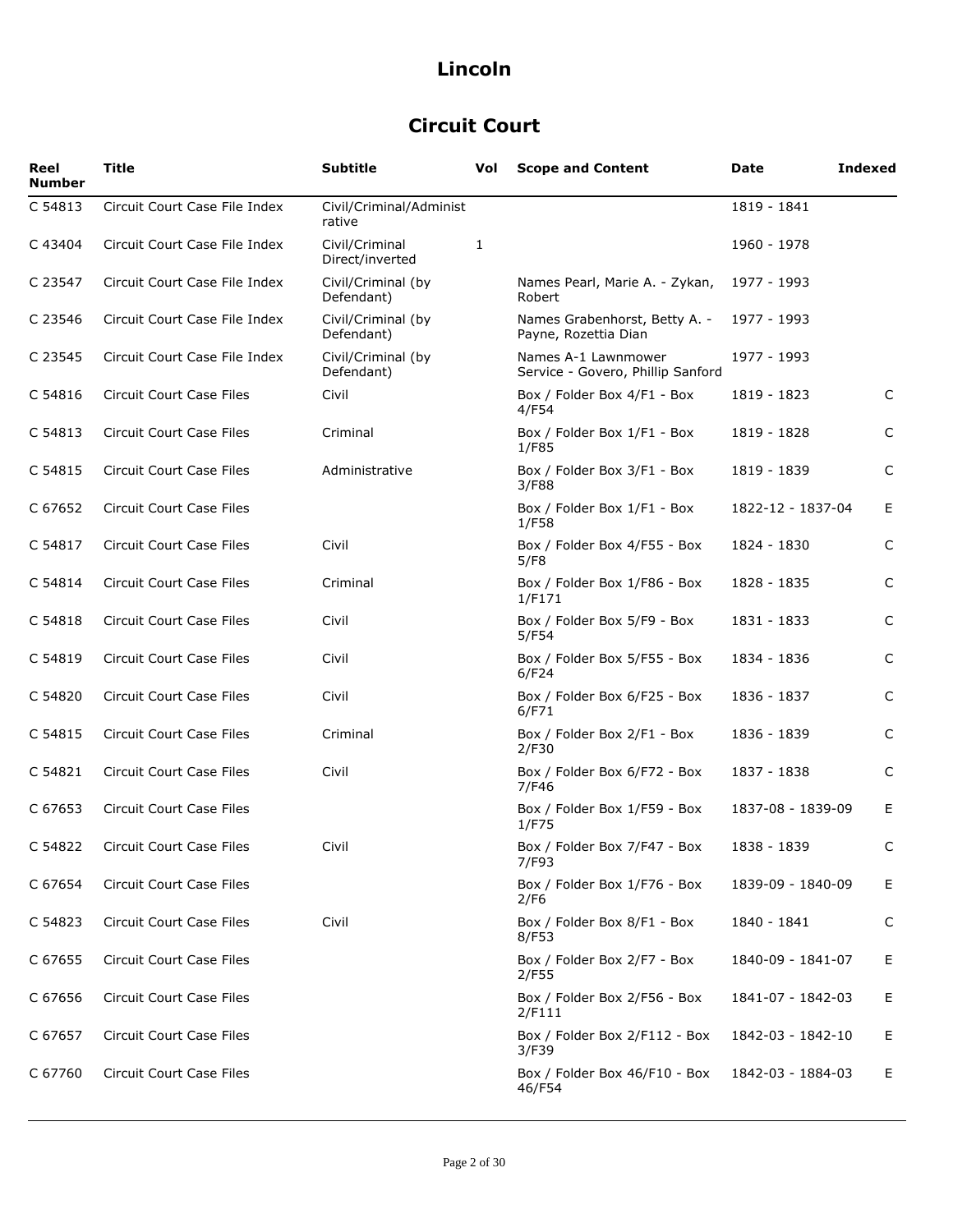| C 67658 | Circuit Court Case Files        | Box / Folder Box 3/F40 - Box<br>3/F104                     | 1842-10 - 1843-07 | Е |
|---------|---------------------------------|------------------------------------------------------------|-------------------|---|
| C 67659 | Circuit Court Case Files        | Box / Folder Box 3/F105 - Box<br>4/F6                      | 1843-07 - 1844-04 | Е |
| C 67660 | Circuit Court Case Files        | Box / Folder Box 4/F7 - Box<br>4/F73                       | 1844-04 - 1845-05 | E |
| C 67661 | Circuit Court Case Files        | Box / Folder Box 4/F74 - Box<br>4/F146                     | 1845-05 - 1846-09 | E |
| C 67662 | <b>Circuit Court Case Files</b> | Box / Folder Box 4/F147 - Box<br>5/F40                     | 1846-09 - 1847-10 | E |
| C 67663 | <b>Circuit Court Case Files</b> | Box / Folder Box 5/F41 - Box<br>5/F118                     | 1847-10 - 1848-10 | E |
| C 67664 | Circuit Court Case Files        | Box / Folder Box 5/F119 - Box<br>6/F14                     | 1848-10 - 1849-10 | E |
| C 67665 | Circuit Court Case Files        | Box / Folder Box 6/F15 - Box<br>6/F80                      | 1849-10 - 1850-11 | E |
| C 67666 | Circuit Court Case Files        | Box / Folder Box 6/F81 - Box<br>6/F133                     | 1851-02 - 1851-09 | E |
| C 67667 | <b>Circuit Court Case Files</b> | Box / Folder Box 6/F134 - Box<br>7/F19                     | 1851-09 - 1852-10 | E |
| C 67668 | <b>Circuit Court Case Files</b> | Box / Folder Box 7/F20 - Box<br>7/F98                      | 1852-10 - 1853-10 | E |
| C 67669 | <b>Circuit Court Case Files</b> | Box / Folder Box 7/F99 - Box<br>7/F164                     | 1853-11 - 1854-10 | Е |
| C 67670 | Circuit Court Case Files        | Box / Folder Box 7/F165 - Box<br>8/F31                     | 1854-10 - 1855-09 | Е |
| C 67671 | Circuit Court Case Files        | Box / Folder Box 8/F32 - Box<br>8/F142                     | 1855-09 - 1855-10 | E |
| C 67672 | Circuit Court Case Files        | Box / Folder Box 8/F143 - Box<br>8/F201                    | 1855-10 - 1856-05 | E |
| C 67673 | Circuit Court Case Files        | Box / Folder Box 9/F1 - Box<br>9/F54                       | 1856-05 - 1857-03 | E |
| C 67674 | Circuit Court Case Files        | Box / Folder Box 9/F55 - Box<br>9/F95                      | 1857-03 - 1857-08 | E |
| C 67675 | Circuit Court Case Files        | Box / Folder Box 9/F96 - Box<br>10/F7                      | 1857-09 - 1858-03 | E |
| C 67676 | Circuit Court Case Files        | Box / Folder Box 10/F8 - Box<br>10/F68                     | 1858-03 - 1858-06 | E |
| C 67677 | Circuit Court Case Files        | Box / Folder Box 10/F69 - Box<br>10/F131                   | 1858-06 - 1858-10 | E |
| C 67678 | Circuit Court Case Files        | Box / Folder Box 10/F132 - Box 1858-10 - 1859-03<br>11/F11 |                   | E |
| C 67679 | Circuit Court Case Files        | Box / Folder Box 11/F12 - Box<br>11/F69                    | 1859-03 - 1859-09 | E |
| C 67680 | Circuit Court Case Files        | Box / Folder Box 11/F70 - Box<br>11/F127                   | 1859-09 - 1860-03 | E |
| C 67681 | Circuit Court Case Files        | Box / Folder Box 11/F128 - Box<br>12/F25                   | 1860-03 - 1860-09 | E |
| C 67785 | Circuit Court Case Files        | Box / Folder Box 58/F63 - Box<br>58/F225                   | 1860-03 - 1898-09 | E |
| C 67682 | <b>Circuit Court Case Files</b> | Box / Folder Box 12/F26 - Box<br>12/F91                    | 1860-09 - 1861-03 | E |
|         |                                 |                                                            |                   |   |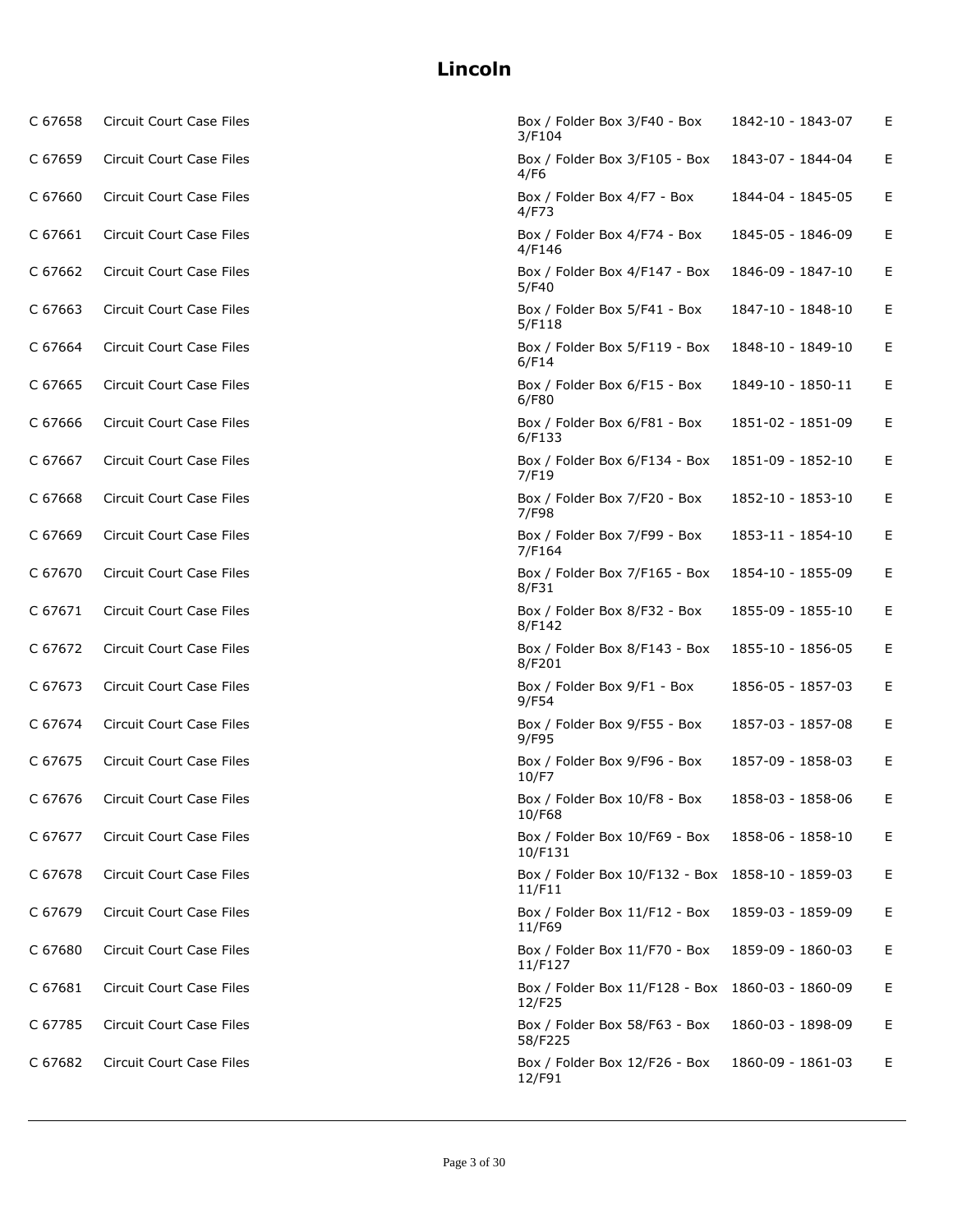| C 67683 | Circuit Court Case Files        | Box / Folder Box 12/F92 - Box<br>12/F151                   | 1861-03 - 1861-07 | E |
|---------|---------------------------------|------------------------------------------------------------|-------------------|---|
| C 67770 | Circuit Court Case Files        | Box / Folder Box 51/F27 - Box<br>51/F113                   | 1861-03 - 1898-10 | Е |
| C 67684 | Circuit Court Case Files        | Box / Folder Box 12/F152 - Box 1861-07 - 1862-03<br>13/F58 |                   | E |
| C 67685 | Circuit Court Case Files        | Box / Folder Box 13/F59 - Box<br>13/F133                   | 1862-03 - 1863-03 | E |
| C 67686 | Circuit Court Case Files        | Box / Folder Box 13/F134 - Box 1863-03 - 1864-03<br>14/F7  |                   | Е |
| C 67687 | Circuit Court Case Files        | Box / Folder Box 14/F8 - Box<br>14/F87                     | 1864-03 - 1865-10 | Е |
| C 67688 | Circuit Court Case Files        | Box / Folder Box 14/F88 - Box<br>14/F162                   | 1865-10 - 1866-09 | E |
| C 67689 | Circuit Court Case Files        | Box / Folder Box 14/F163 - Box 1866-09 - 1867-04<br>15/F56 |                   | E |
| C 67690 | Circuit Court Case Files        | Box / Folder Box 15/F57 - Box<br>15/F133                   | 1867-04 - 1867-09 | E |
| C 67691 | Circuit Court Case Files        | Box / Folder Box 15/F134 - Box 1867-09 - 1868-04<br>16/F20 |                   | E |
| C 67692 | Circuit Court Case Files        | Box / Folder Box 16/F21 - Box<br>16/F84                    | 1868-04 - 1869-04 | E |
| C 67693 | Circuit Court Case Files        | Box / Folder Box 16/F85 - Box<br>16/F157                   | 1869-04 - 1869-09 | Е |
| C 67694 | Circuit Court Case Files        | Box / Folder Box 16/F158 - Box 1869-09 - 1870-04<br>17/F64 |                   | Е |
| C 67695 | Circuit Court Case Files        | Box / Folder Box 17/F65 - Box<br>17/F110                   | 1870-04 - 1870-08 | E |
| C 67696 | Circuit Court Case Files        | Box / Folder Box 17/F111 - Box 1870-08 - 1870-09<br>18/F20 |                   | E |
| C 67697 | Circuit Court Case Files        | Box / Folder Box 18/F21 - Box<br>18/F87                    | 1870-09 - 1871-03 | E |
| C 67698 | Circuit Court Case Files        | Box / Folder Box 18/F88 - Box<br>19/F12                    | 1871-03 - 1871-09 | E |
| C 67764 | Circuit Court Case Files        | Box / Folder Box 48/F5 - Box<br>48/F52                     | 1871-03 - 1896-10 | E |
| C 67699 | Circuit Court Case Files        | Box / Folder Box 19/F13 - Box<br>19/F68                    | 1871-09 - 1872-02 | E |
| C 67700 | Circuit Court Case Files        | Box / Folder Box 19/F69 - Box<br>20/F1                     | 1872-02 - 1872-03 | E |
| C 67701 | Circuit Court Case Files        | Box / Folder Box 20/F2 - Box<br>20/F53                     | 1872-03 - 1872-09 | E |
| C 67702 | Circuit Court Case Files        | Box / Folder Box 20/F54 - Box<br>20/F110                   | 1872-09 - 1873-02 | E |
| C 67703 | <b>Circuit Court Case Files</b> | Box / Folder Box 20/F111 - Box 1873-03 - 1873-03<br>21/F44 |                   | E |
| C 67704 | <b>Circuit Court Case Files</b> | Box / Folder Box 21/F45 - Box<br>21/F101                   | 1873-03 - 1873-08 | E |
| C 67705 | Circuit Court Case Files        | Box / Folder Box 21/F102 - Box 1873-08 - 1873-09<br>22/F27 |                   | E |
| C 67706 | Circuit Court Case Files        | Box / Folder Box 22/F28 - Box<br>22/F86                    | 1873-09 - 1874-03 | Е |
|         |                                 |                                                            |                   |   |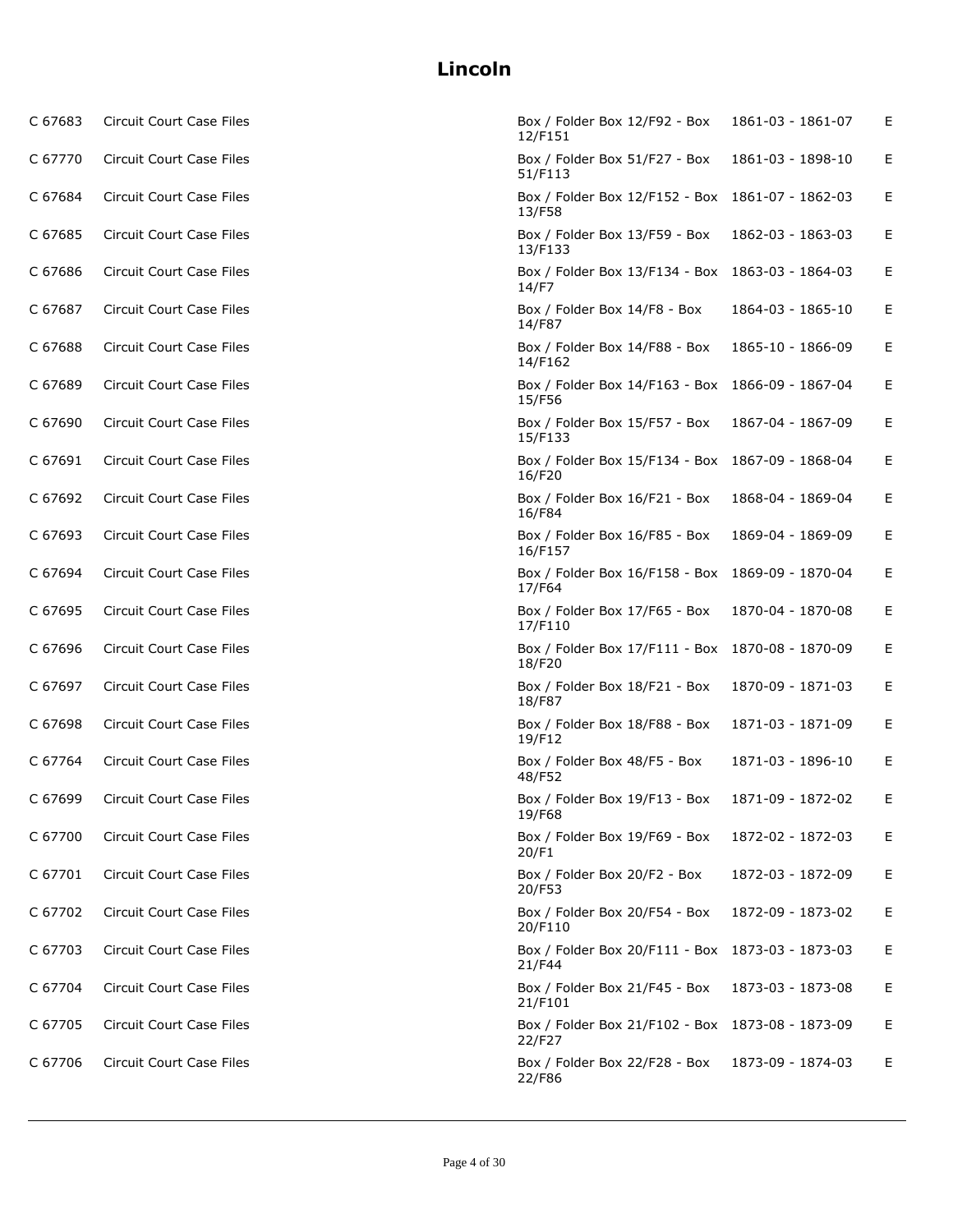| C 67707 | Circuit Court Case Files        | Box / Folder Box 22/F87 - Box<br>22/F146                   | 1874-03 - 1874-03 | Е |
|---------|---------------------------------|------------------------------------------------------------|-------------------|---|
| C 67708 | Circuit Court Case Files        | Box / Folder Box 23/F1 - Box<br>23/F57                     | 1874-03 - 1874-03 | Е |
| C 67709 | Circuit Court Case Files        | Box / Folder Box 23/F58 - Box<br>23/F115                   | 1874-03 - 1874-10 | Е |
| C 67710 | Circuit Court Case Files        | Box / Folder Box 23/F116 - Box 1874-10 - 1875-03<br>24/F31 |                   | Е |
| C 67711 | Circuit Court Case Files        | Box / Folder Box 24/F32 - Box<br>24/F99                    | 1875-03 - 1875-03 | Е |
| C 67712 | <b>Circuit Court Case Files</b> | Box / Folder Box 24/F100 - Box 1875-03 - 1875-10<br>25/F7  |                   | Е |
| C 67713 | Circuit Court Case Files        | Box / Folder Box 25/F8 - Box<br>25/F55                     | 1875-10 - 1875-10 | Е |
| C 67714 | Circuit Court Case Files        | Box / Folder Box 25/F56 - Box<br>25/F98                    | 1875-10 - 1876-04 | Е |
| C 67715 | Circuit Court Case Files        | Box / Folder Box 25/F99 - Box<br>26/F48                    | 1876-04 - 1876-10 | Е |
| C 67716 | Circuit Court Case Files        | Box / Folder Box 26/F49 - Box<br>26/F105                   | 1876-10 - 1876-12 | Е |
| C 67717 | Circuit Court Case Files        | Box / Folder Box 26/F106 - Box 1877-02 - 1877-06<br>27/F48 |                   | Е |
| C 67718 | Circuit Court Case Files        | Box / Folder Box 27/F49 - Box<br>27/F110                   | 1877-06 - 1877-09 | Е |
| C 67719 | Circuit Court Case Files        | Box / Folder Box 27/F111 - Box 1877-09 - 1878-04<br>28/F39 |                   | Е |
| C 67720 | Circuit Court Case Files        | Box / Folder Box 28/F40 - Box<br>28/F110                   | 1878-04 - 1878-09 | Е |
| C 67721 | Circuit Court Case Files        | Box / Folder Box 28/F111 - Box 1878-09 - 1878-11<br>29/F19 |                   | Е |
| C 67722 | Circuit Court Case Files        | Box / Folder Box 29/F20 - Box<br>29/F90                    | 1878-11 - 1879-03 | Е |
| C 67723 | Circuit Court Case Files        | Box / Folder Box 29/F91 - Box<br>30/F4                     | 1879-03 - 1879-06 | Е |
| C 67724 | Circuit Court Case Files        | Box / Folder Box 30/F5 - Box<br>30/F61                     | 1879-06 - 1879-10 | Е |
| C 67725 | Circuit Court Case Files        | Box / Folder Box 30/F62 - Box<br>30/F113                   | 1879-10 - 1880-03 | Е |
| C 67726 | Circuit Court Case Files        | Box / Folder Box 30/F114 - Box 1880-03 - 1880-12<br>31/F44 |                   | E |
| C 67727 | Circuit Court Case Files        | Box / Folder Box 31/F45 - Box<br>31/F96                    | 1880-12 - 1881-05 | Е |
| C 67728 | Circuit Court Case Files        | Box / Folder Box 31/F97 - Box<br>32/F21                    | 1881-07 - 1882-03 | E |
| C 67762 | <b>Circuit Court Case Files</b> | Box / Folder Box 47/F2 - Box<br>47/F30                     | 1881-09 - 1896-03 | Е |
| C 67729 | <b>Circuit Court Case Files</b> | Box / Folder Box 32/F22 - Box<br>32/F62                    | 1882-03 - 1882-04 | Е |
| C 67730 | Circuit Court Case Files        | Box / Folder Box 32/F63 - Box<br>33/F9                     | 1882-04 - 1882-09 | Е |
| C 67731 | Circuit Court Case Files        | Box / Folder Box 33/F10 - Box<br>33/F68                    | 1882-09 - 1883-09 | Е |
|         |                                 |                                                            |                   |   |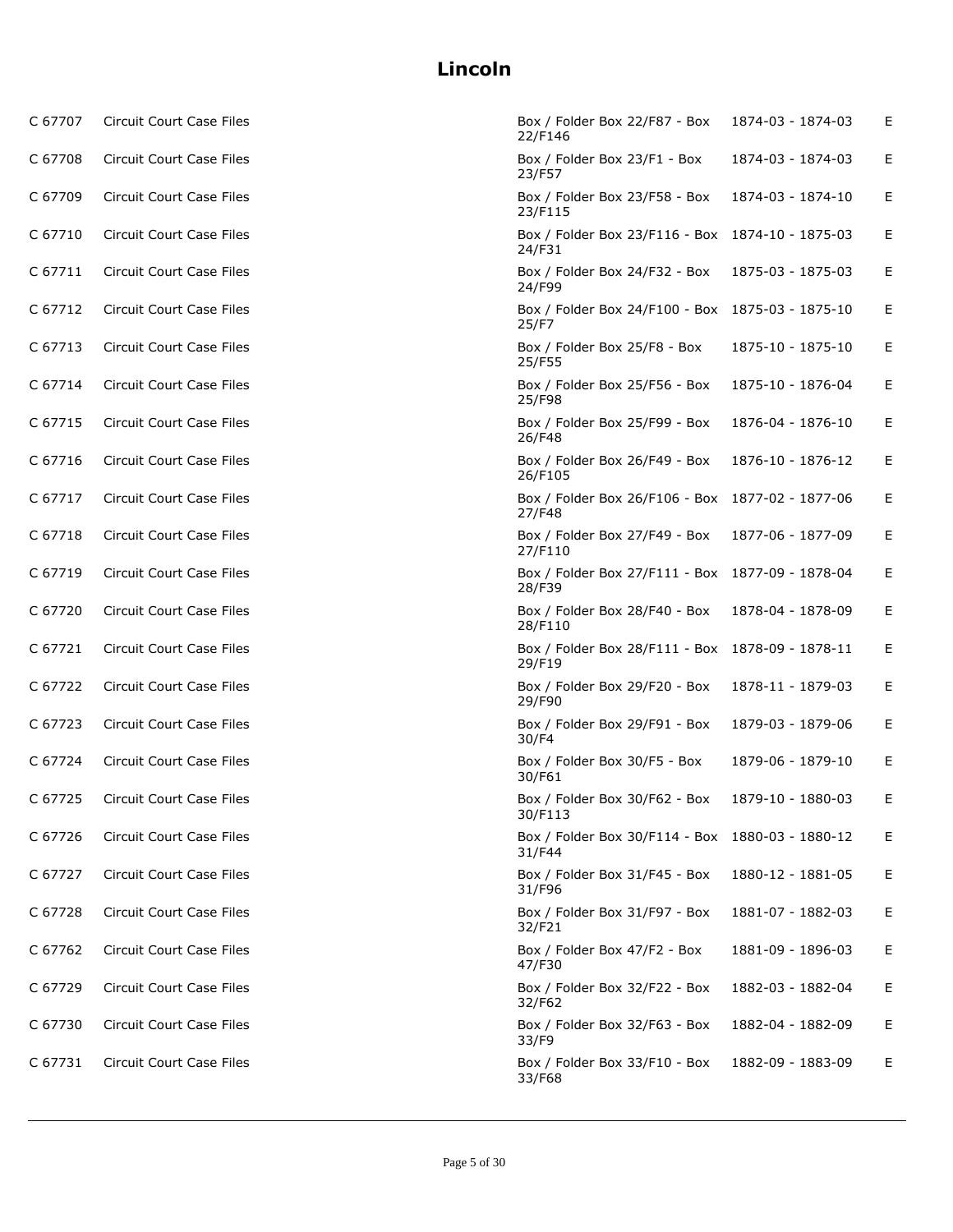| C 67783 | Circuit Court Case Files        | Box / Folder Box 57/F41 - Box<br>57/F87                    | 1883-04 - 1894-03 | Е |
|---------|---------------------------------|------------------------------------------------------------|-------------------|---|
| C 67732 | Circuit Court Case Files        | Box / Folder Box 33/F69 - Box<br>33/F129                   | 1883-09 - 1884-03 | E |
| C 67733 | Circuit Court Case Files        | Box / Folder Box 33/F130 - Box 1884-03 - 1884-09<br>34/F55 |                   | E |
| C 67734 | Circuit Court Case Files        | Box / Folder Box 34/F56 - Box<br>34/F116                   | 1884-09 - 1885-03 | E |
| C 67735 | Circuit Court Case Files        | Box / Folder Box 34/F117 - Box 1885-03 - 1885-09<br>35/F45 |                   | Е |
| C 67761 | <b>Circuit Court Case Files</b> | Box / Folder Box 46/F55 - Box<br>47/F1                     | 1885-05 - 1881-04 | E |
| C 67736 | Circuit Court Case Files        | Box / Folder Box 35/F46 - Box<br>35/F130                   | 1885-09 - 1885-11 | Е |
| C 67737 | Circuit Court Case Files        | Box / Folder Box 35/F131 - Box 1885-11 - 1886-08<br>36/F22 |                   | E |
| C 67738 | Circuit Court Case Files        | Box / Folder Box 36/F23 - Box<br>36/F81                    | 1886-08 - 1887-02 | E |
| C 67739 | Circuit Court Case Files        | Box / Folder Box 36/F82 - Box<br>36/F125                   | 1887-02 - 1887-04 | E |
| C 67740 | <b>Circuit Court Case Files</b> | Box / Folder Box 36/F126 - Box 1887-04 - 1887-09<br>37/F52 |                   | Е |
| C 67779 | Circuit Court Case Files        | Box / Folder Box 55/F31 - Box<br>55/F63                    | 1887-04 - 1899-03 | Е |
| C 67741 | Circuit Court Case Files        | Box / Folder Box 37/F53 - Box<br>37/F90                    | 1887-09 - 1888-03 | Е |
| C 67742 | Circuit Court Case Files        | Box / Folder Box 37/F91 - Box<br>38/F32                    | 1888-03 - 1888-04 | Е |
| C 67743 | Circuit Court Case Files        | Box / Folder Box 38/F33 - Box<br>38/F97                    | 1888-04 - 1888-12 | Е |
| C 67744 | Circuit Court Case Files        | Box / Folder Box 38/F98 - Box<br>39/F32                    | 1889-01 - 1889-05 | E |
| C 67745 | Circuit Court Case Files        | Box / Folder Box 39/F33 - Box<br>39/F116                   | 1889-06 - 1890-03 | Е |
| C 67746 | Circuit Court Case Files        | Box / Folder Box 39/F117 - Box 1890-03 - 1890-09<br>40/F8  |                   | Е |
| C 67781 | Circuit Court Case Files        | Box / Folder Box 56/F42 - Box<br>56/F76                    | 1890-03 - 1898-03 | Е |
| C 67747 | Circuit Court Case Files        | Box / Folder Box 40/F9 - Box<br>40/F68                     | 1890-09 - 1891-03 | Е |
| C 67748 | Circuit Court Case Files        | Box / Folder Box 40/F69 - Box<br>40/F120                   | 1891-03 - 1891-09 | Е |
| C 67749 | <b>Circuit Court Case Files</b> | Box / Folder Box 40/F121 - Box 1891-09 - 1891-09<br>41/F34 |                   | E |
| C 67750 | Circuit Court Case Files        | Box / Folder Box 41/F35 - Box<br>41/F96                    | 1891-10 - 1892-04 | Е |
| C 67751 | Circuit Court Case Files        | Box / Folder Box 41/F97 - Box<br>42/F44                    | 1892-04 - 1892-09 | Е |
| C 67752 | Circuit Court Case Files        | Box / Folder Box 42/F45 - Box<br>42/F99                    | 1892-09 - 1893-03 | E |
| C 67753 | <b>Circuit Court Case Files</b> | Box / Folder Box 42/F100 - Box 1893-03 - 1893-10<br>43/F20 |                   | E |
|         |                                 |                                                            |                   |   |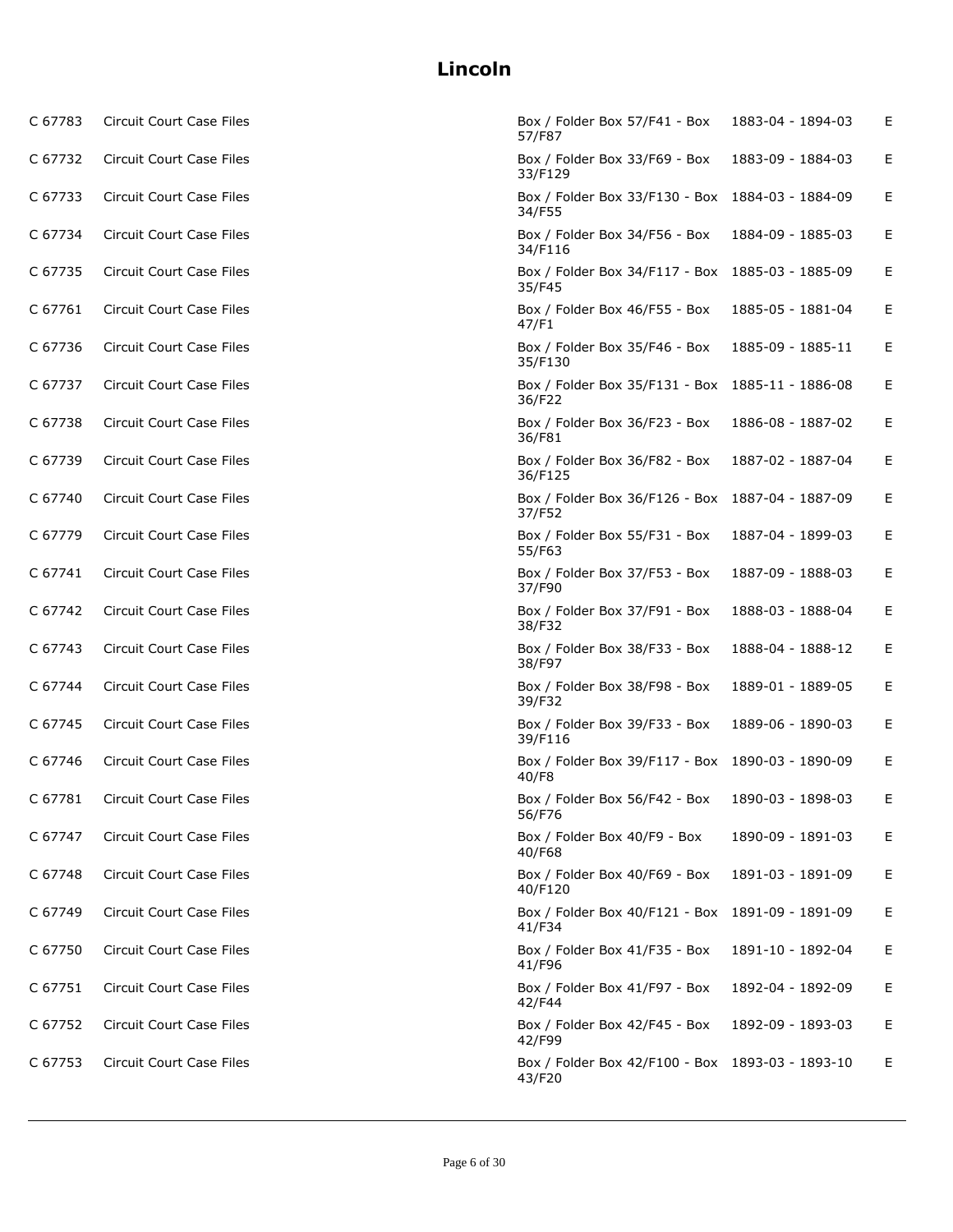| C 67772 | Circuit Court Case Files        |                | Box / Folder Box 52/F6 - Box<br>52/F73                    | 1893-03 - 1898-06 | Е  |
|---------|---------------------------------|----------------|-----------------------------------------------------------|-------------------|----|
| C 67754 | <b>Circuit Court Case Files</b> |                | Box / Folder Box 43/F21 - Box<br>43/F76                   | 1893-10 - 1893-11 | E. |
| C 67774 | Circuit Court Case Files        |                | Box / Folder Box 53/F9 - Box<br>53/F39                    | 1893-10 - 1899-03 | Е  |
| C 67755 | Circuit Court Case Files        |                | Box / Folder Box 43/F77 - Box<br>44/F13                   | 1893-11 - 1894-07 | Е  |
| C 67756 | Circuit Court Case Files        |                | Box / Folder Box 44/F14 - Box<br>44/F74                   | 1894-08 - 1894-12 | Е  |
| C 67784 | Circuit Court Case Files        |                | Box / Folder Box 57/F88 - Box<br>58/F62                   | 1894-10 - 1860-02 | Е  |
| C 67766 | Circuit Court Case Files        |                | Box / Folder Box 49/F11 - Box<br>49/F35                   | 1894-10 - 1897-10 | Е  |
| C 67757 | Circuit Court Case Files        |                | Box / Folder Box 44/F75 - Box<br>45/F5                    | 1895-01 - 1895-06 | Е  |
| C 67768 | Circuit Court Case Files        |                | Box / Folder Box 50/F10 - Box<br>50/F56                   | 1895-03 - 1898-10 | Е  |
| C 67758 | Circuit Court Case Files        |                | Box / Folder Box 45/F6 - Box<br>45/F49                    | 1895-06 - 1895-10 | Е  |
| C 67759 | Circuit Court Case Files        |                | Box / Folder Box 45/F50 - Box<br>46/F9                    | 1895-10 - 1833-09 | Е  |
| C 67763 | Circuit Court Case Files        |                | Box / Folder Box 47/F31 - Box<br>48/F4                    | 1896-03 - 1869-04 | Е  |
| C 67765 | Circuit Court Case Files        |                | Box / Folder Box 48/F53 - Box<br>49/F10                   | 1896-10 - 1894-03 | Е  |
| C 67767 | Circuit Court Case Files        |                | Box / Folder Box 49/F36 - Box<br>50/F9                    | 1897-10 - 1894-10 | Е  |
| C 67782 | Circuit Court Case Files        |                | Box / Folder Box 56/F77 - Box<br>57/F40                   | 1898-03 - 1883-04 | Е  |
| C 67777 | Circuit Court Case Files        |                | Box / Folder Box 54/F34 - Box<br>54/F79                   | 1898-03 - 1900-10 | Е  |
| C 67773 | Circuit Court Case Files        |                | Box / Folder Box 52/F74 - Box<br>53/F8                    | 1898-08 - 1893-10 | Е  |
| C 67769 | Circuit Court Case Files        |                | Box / Folder Box 50/F57 - Box<br>51/F26                   | 1898-10 - 1860-11 | Е  |
| C 67771 | <b>Circuit Court Case Files</b> |                | Box / Folder Box 51/F114 - Box 1898-10 - 1891-03<br>52/F5 |                   | Е  |
| C 67775 | Circuit Court Case Files        |                | Box / Folder Box 53/F40 - Box<br>53/F76                   | 1899-03 - 1900-10 | Е  |
| C 67780 | <b>Circuit Court Case Files</b> |                | Box / Folder Box 55/F64 - Box<br>56/F41                   | 1899-09 - 1890-03 | Е  |
| C 67786 | Circuit Court Case Files        |                | Box / Folder Box 58/F226 - Box<br>58/F239                 | 1899-10 - No Date | Е  |
| C 67778 | Circuit Court Case Files        |                | Box / Folder Box 54/F80 - Box<br>55/F30                   | 1900-10 - 1887-04 | Е  |
| C 67776 | <b>Circuit Court Case Files</b> |                | Box / Folder Box 53/F77 - Box<br>54/F33                   | 1900-10 - 1898-03 | Е  |
| C 45996 | Circuit Court Case Files        | Civil/Criminal | Case Numbers CV280-223CC -<br>CV281-143DR                 | 1960 - 1983       | С  |
| C 46000 | Circuit Court Case Files        | Civil/Criminal | Case Numbers CV283-281DR -<br>CV283-453DR                 | 1960 - 1983       | C  |
|         |                                 |                |                                                           |                   |    |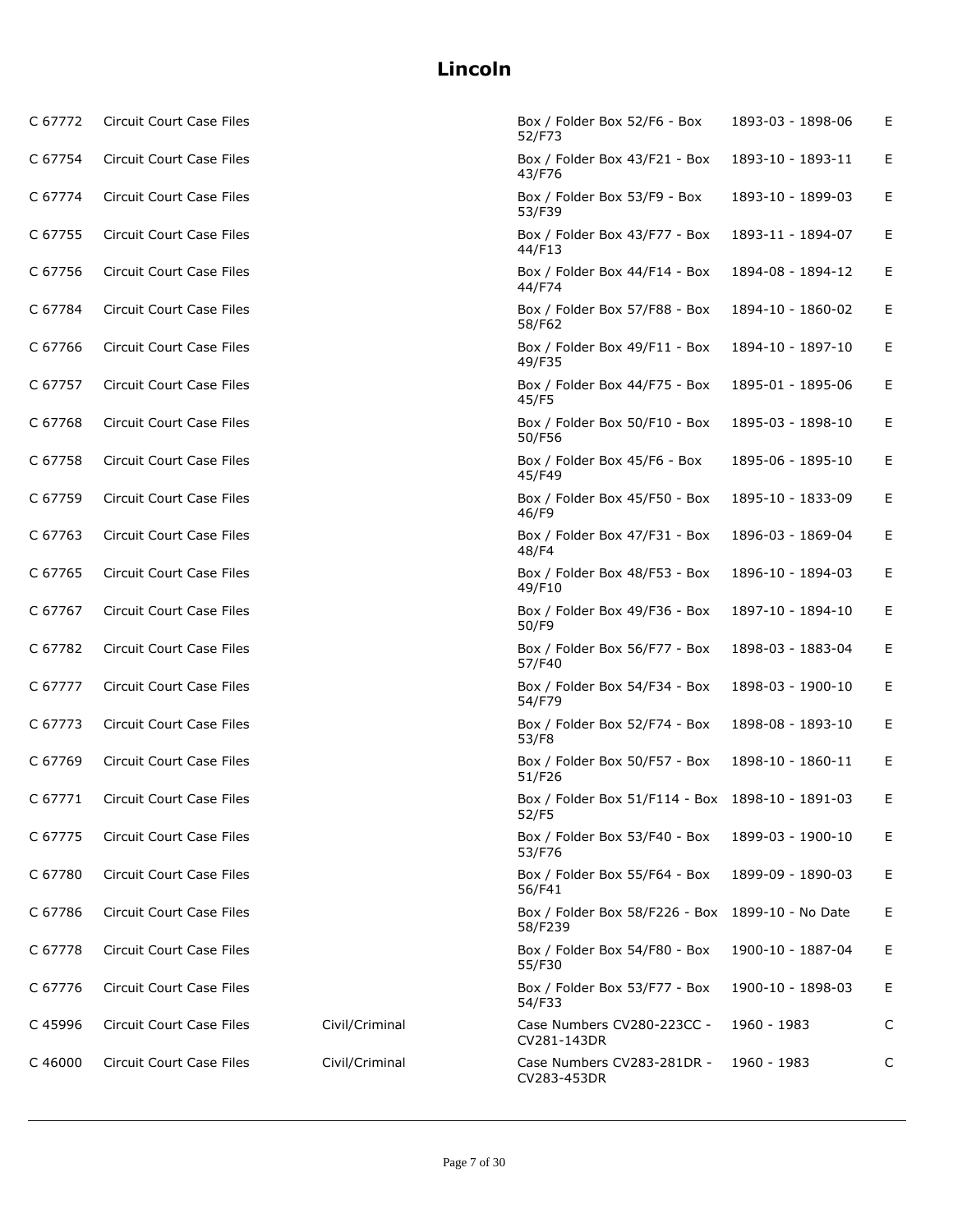| C 45999 | Circuit Court Case Files        | Civil/Criminal |   | Case Numbers CV282-440CC -<br>CV283-279DR                       | 1960 - 1983 | C            |
|---------|---------------------------------|----------------|---|-----------------------------------------------------------------|-------------|--------------|
| C 45997 | <b>Circuit Court Case Files</b> | Civil/Criminal |   | Case Numbers CV281-146CC -<br>CR282-016FX                       | 1960 - 1983 | $\mathsf{C}$ |
| C45995  | <b>Circuit Court Case Files</b> | Civil/Criminal |   | Case Numbers CV279-339CC -<br>CV280-222CC                       | 1960 - 1983 | $\mathsf{C}$ |
| C 45994 | Circuit Court Case Files        | Civil/Criminal |   | Case Numbers CV279-001FX -<br>CV279-337DR                       | 1960 - 1983 | $\mathsf{C}$ |
| C 45994 | Circuit Court Case Files        | Civil/Criminal |   | Case Numbers 3921 - 3976                                        | 1960 - 1983 | C            |
| C 45993 | <b>Circuit Court Case Files</b> | Civil/Criminal |   | Case Numbers 3523 - 3920                                        | 1960 - 1983 | C            |
| C 45992 | <b>Circuit Court Case Files</b> | Civil/Criminal |   | Case Numbers Drawer 9/File<br>1061 - Drawer 11/File 1287        | 1960 - 1983 | $\mathsf{C}$ |
| C 45991 | Circuit Court Case Files        | Civil/Criminal |   | Case Numbers Drawer 7/File<br>758 - Drawer 9/File 1060          | 1960 - 1983 | C            |
| C 45990 | <b>Circuit Court Case Files</b> | Civil/Criminal |   | Case Numbers Drawer 4/File<br>464 - Drawer 7/File 757           | 1960 - 1983 | $\mathsf{C}$ |
| C 45989 | <b>Circuit Court Case Files</b> | Civil/Criminal |   | Case Numbers Drawer 2/File<br>173 - Drawer 4/File 463           | 1960 - 1983 | $\mathsf{C}$ |
| C 45998 | <b>Circuit Court Case Files</b> | Civil/Criminal |   | Case Numbers CV282-017DR -<br>CV282-439DR                       | 1960 - 1983 | $\mathsf{C}$ |
| C 45988 | <b>Circuit Court Case Files</b> | Civil/Criminal |   | Case Numbers Drawer 1/File 1 - 1960 - 1983<br>Drawer 2/File 172 |             | $\mathsf{C}$ |
| C 45992 | <b>Circuit Court Case Files</b> | Civil/Criminal |   | Case Numbers 3443 - 3522                                        | 1960 - 1983 | $\mathsf{C}$ |
| C 47200 | <b>Circuit Court Case Files</b> | Civil/Criminal |   | Case Numbers CR783-1903MX - 1983 - 1984<br>CV284-315DR          |             | $\mathsf{C}$ |
| C 47201 | Circuit Court Case Files        | Civil/Criminal |   | Case Numbers CV284-317CC -<br>CV285-135DR                       | 1984 - 1985 | C            |
| C 47202 | Circuit Court Case Files        | Civil/Criminal |   | Case Numbers CR285-136FX -<br>CV285-552DR                       | 1985 - 1985 | $\mathsf{C}$ |
| C 47203 | Circuit Court Case Files        | Civil/Criminal |   | Case Numbers CV285-553DR -<br>CR286-288FX                       | 1985 - 1986 | $\mathsf{C}$ |
| C47206  | Circuit Court Case Files        | Civil/Criminal |   | Case Numbers CV286-192DR -<br>CV286-192DR                       | 1986 - 1986 | $\mathsf{C}$ |
| C 47204 | Circuit Court Case Files        | Civil/Criminal |   | Case Numbers CR286-290FX -<br>CV287-90CC                        | 1986 - 1987 | $\mathsf{C}$ |
| C 47205 | Circuit Court Case Files        | Civil/Criminal |   | Case Numbers CV287-91DR -<br>CR287-390FX                        | 1987 - 1987 | $\mathsf{C}$ |
| C 47206 | Circuit Court Case Files        | Civil/Criminal |   | Case Numbers CV287-391DR -<br>CR787-3728MX                      | 1987 - 1987 | C            |
| C 47206 | Circuit Court Case Files        | Civil/Criminal |   | Case Numbers CV287-197DR -<br>CV287-197DR                       | 1987 - 1987 | C            |
| C 47208 | Circuit Court Case Files        | Civil/Criminal |   | Case Numbers CV288-624AC -<br>CR788-4342MX                      | 1988 - 1988 | C            |
| C 47206 | Circuit Court Case Files        | Civil/Criminal |   | Case Numbers CR788-1MX -<br>CV288-178CC                         | 1988 - 1988 | C            |
| C 47207 | Circuit Court Case Files        | Civil/Criminal |   | Case Numbers CV288-180DR -<br>CV288-623DR                       | 1988 - 1988 | C            |
| C 3908  | Circuit Court Records           |                | A |                                                                 | 1819 - 1835 | Υ            |
| C 3908  | Circuit Court Records           |                | В |                                                                 | 1836 - 1844 | Υ            |
| C 3908  | Circuit Court Records           |                | C |                                                                 | 1845 - 1851 | Y            |
| C 3909  | Circuit Court Records           |                | D |                                                                 | 1851 - 1855 | Υ            |
|         |                                 |                |   |                                                                 |             |              |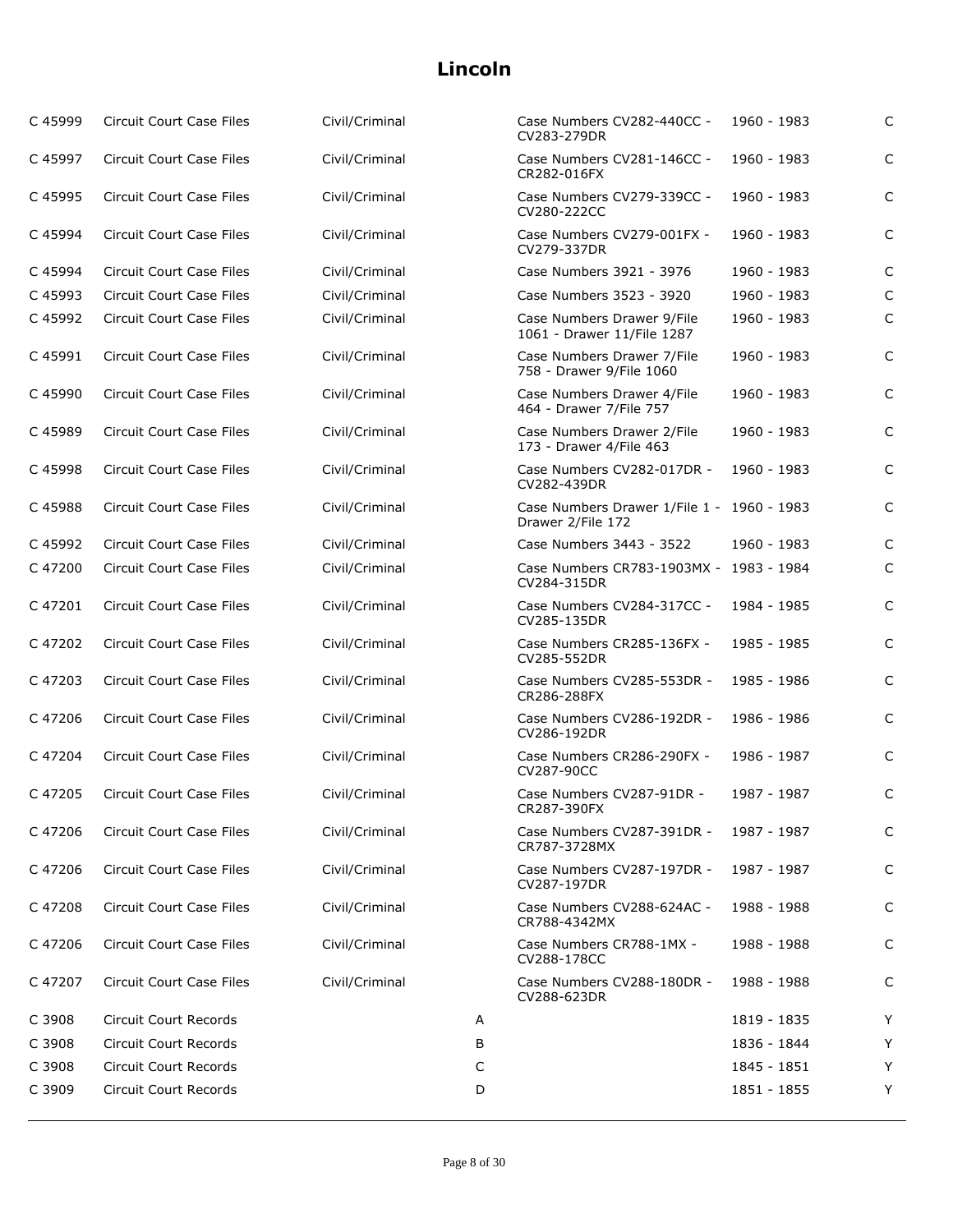| C 3909 | Circuit Court Records | E | 1855 - 1859 | Y |
|--------|-----------------------|---|-------------|---|
| C 3909 | Circuit Court Records | F | 1859 - 1864 | Y |
| C 3910 | Circuit Court Records | G | 1864 - 1869 | Y |
| C 3910 | Circuit Court Records | н | 1869 - 1874 | Y |
| C 3911 | Circuit Court Records |   | 1874 - 1875 | Y |
| C 3911 | Circuit Court Records | Κ | 1875 - 1878 | Y |
| C 3911 | Circuit Court Records |   | 1879 - 1883 | Y |
| C 3912 | Circuit Court Records | M | 1883 - 1886 | Y |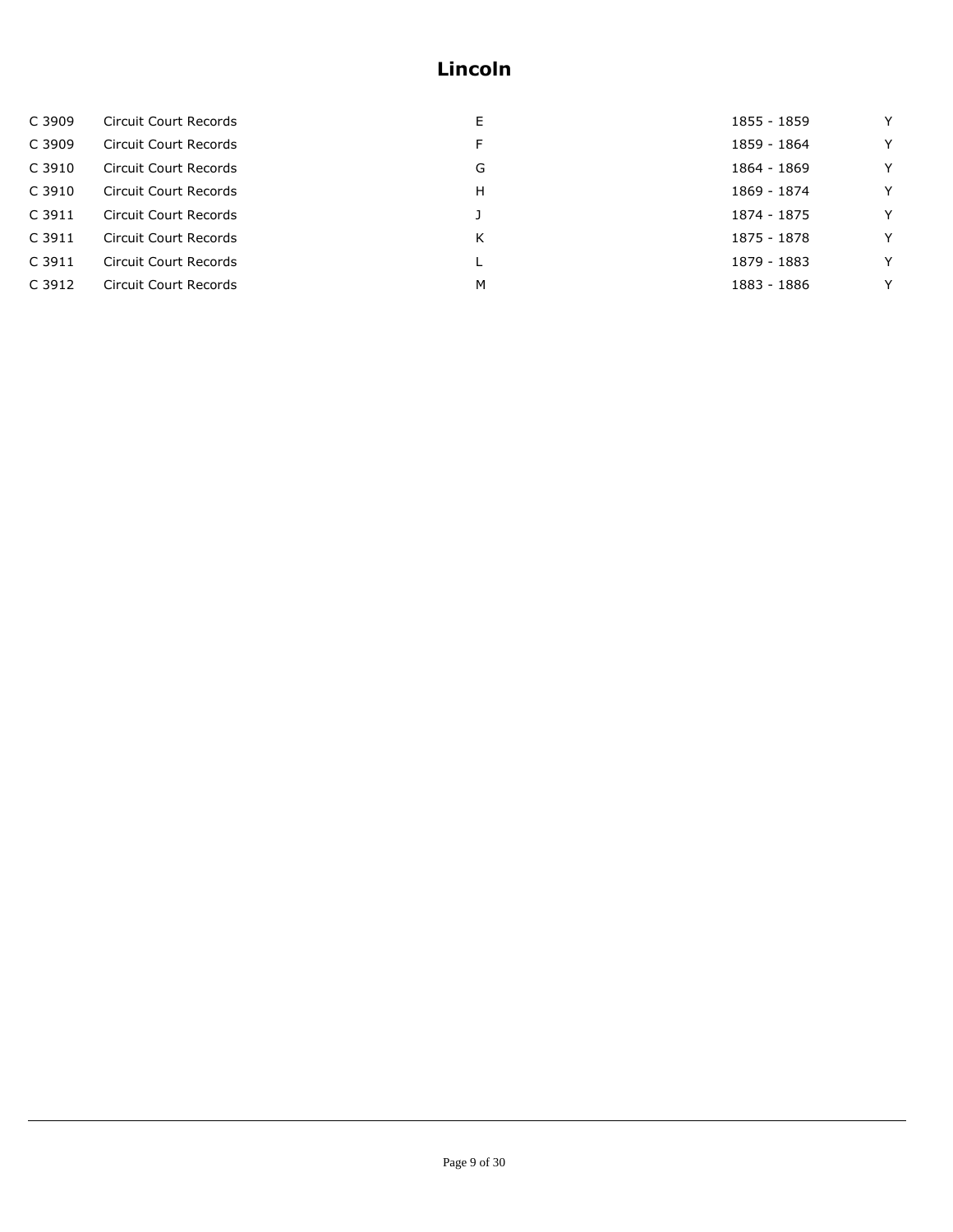## **Collector**

| Reel<br><b>Number</b> | <b>Title</b> | <b>Subtitle</b>                                 | Vol | <b>Scope and Content</b> | Date        | <b>Indexed</b> |
|-----------------------|--------------|-------------------------------------------------|-----|--------------------------|-------------|----------------|
| C 66140               | Taxes        | Back                                            |     |                          | 1891 - 1898 | N              |
| C 66140               | Taxes        | Back                                            |     |                          | 1895 - 1898 | N              |
| C 66140               | Taxes        | Back                                            |     |                          | 1898 - 1902 | N              |
| C 62645               | Taxes        | Real Estate/Delinquent                          |     |                          | 1985 - 1985 | N              |
| C 63049               | Taxes        | Real Estate                                     |     |                          | 1985 - 1985 | N              |
| C 63049               | Taxes        | Real Estate/Alpha                               |     |                          | 1985 - 1985 | N              |
| C 63049               | Taxes        | Real Estate/Townships                           |     |                          | 1985 - 1985 | N              |
| C 63050               | Taxes        | Real Estate/Townships                           |     |                          | 1986 - 1986 | N              |
| C 63050               | Taxes        | Real Estate/Alpha                               |     |                          | 1986 - 1986 | N              |
| C 63050               | Taxes        | Real Estate                                     |     |                          | 1986 - 1986 | N              |
| C 62645               | Taxes        | Real Estate/Delinquent                          |     |                          | 1986 - 1986 | N              |
| C 62647               | Taxes        | Personal<br>Property/Delinquent                 |     |                          | 1987 - 1987 | N              |
| C 63051               | Taxes        | Real Estate                                     |     |                          | 1987 - 1987 | N              |
| C 63051               | Taxes        | Real Estate/Alpha                               |     |                          | 1987 - 1987 | N              |
| C 62988               | Taxes        | Personal Property                               |     |                          | 1987 - 1987 | N              |
| C 62988               | Taxes        | Personal Property<br>(Alpha Cross<br>Reference) |     |                          | 1987 - 1987 | N              |
| C 62645               | Taxes        | Real Estate/Delinquent                          |     |                          | 1987 - 1987 | N              |
| C 63000               | Taxes        | Miscellaneous/Foley                             |     |                          | 1987 - 1994 | N              |
| C 63052               | Taxes        | <b>Real Estate</b>                              |     |                          | 1988 - 1988 | N              |
| C 63052               | Taxes        | Real Estate/Alpha                               |     |                          | 1988 - 1988 | N              |
| C 62645               | Taxes        | Real Estate/Delinquent                          |     |                          | 1988 - 1988 | N              |
| C 62647               | Taxes        | Personal<br>Property/Delinquent                 |     |                          | 1988 - 1988 | N              |
| C 62988               | Taxes        | Personal Property<br>(Alpha Cross<br>Reference) |     |                          | 1988 - 1988 | N              |
| C 62988               | Taxes        | Personal Property                               |     |                          | 1988 - 1988 | N              |
| C 63053               | Taxes        | Real Estate/Alpha                               |     |                          | 1989 - 1989 | N              |
| C 62645               | Taxes        | Real Estate/Delinquent                          |     |                          | 1989 - 1989 | N              |
| C 62647               | Taxes        | Personal<br>Property/Delinquent                 |     |                          | 1989 - 1989 | N              |
| C 63052               | Taxes        | Real Estate                                     |     | Pages 1 - 14             | 1989 - 1989 | N              |
| C 63053               | Taxes        | <b>Real Estate</b>                              |     | Pages 15 - End           | 1989 - 1989 | N              |
| C 62989               | Taxes        | Personal Property<br>(Alpha Cross<br>Reference) |     |                          | 1989 - 1989 | N              |
| C 62989               | Taxes        | Personal Property                               |     |                          | 1989 - 1989 | N              |
| C 63000               | Taxes        | Miscellaneous/Truxton                           |     |                          | 1989 - 1993 | N              |
| C 63053               | Taxes        | Real Estate/Alpha                               |     |                          | 1990 - 1990 | N              |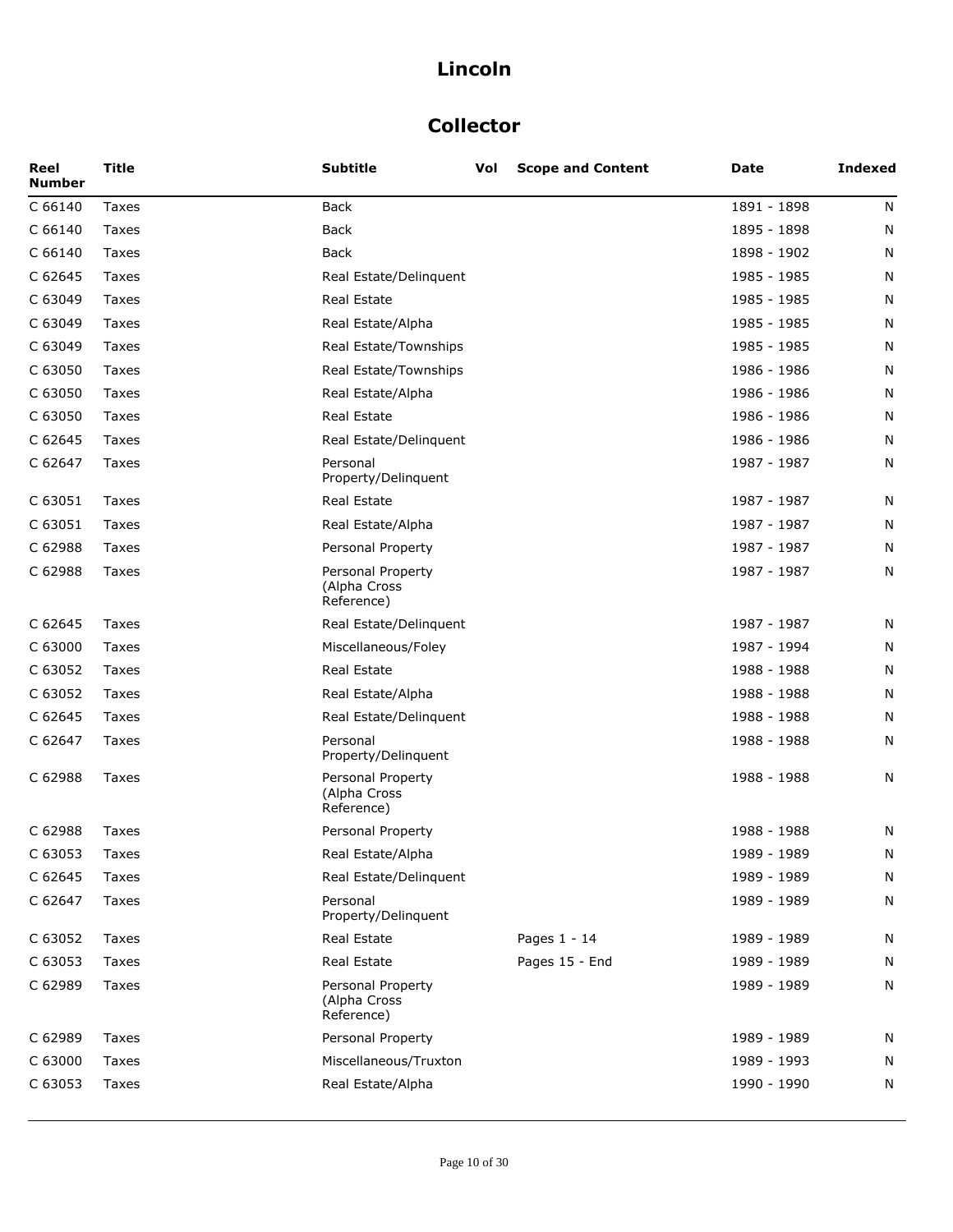| C 63000 | Taxes | Personal<br>Property/Real Estate<br>(INC/DEC)   |                | 1990 - 1990 | N |
|---------|-------|-------------------------------------------------|----------------|-------------|---|
| C 62645 | Taxes | Real Estate/Delinquent                          |                | 1990 - 1990 | N |
| C 62647 | Taxes | Personal<br>Property/Delinquent                 |                | 1990 - 1990 | N |
| C 62989 | Taxes | Personal Property<br>(Alpha Cross<br>Reference) |                | 1990 - 1990 | N |
| C 62989 | Taxes | Personal Property                               |                | 1990 - 1990 | N |
| C 63053 | Taxes | Real Estate                                     |                | 1990 - 1990 | N |
| C 62647 | Taxes | Personal<br>Property/Delinquent                 |                | 1991 - 1991 | N |
| C 62990 | Taxes | Personal Property<br>(Alpha Cross<br>Reference) |                | 1991 - 1991 | N |
| C 62990 | Taxes | Personal Property                               |                | 1991 - 1991 | N |
| C 62646 | Taxes | Real Estate/Delinquent                          |                | 1991 - 1991 | N |
| C 63054 | Taxes | Real Estate                                     |                | 1991 - 1991 | N |
| C 63054 | Taxes | Real Estate/Alpha                               |                | 1991 - 1991 | N |
| C 63055 | Taxes | Real Estate/Alpha                               |                | 1992 - 1992 | N |
| C 63054 | Taxes | Real Estate                                     | Pages 1 - 14   | 1992 - 1992 | N |
| C 63055 | Taxes | Real Estate                                     | Pages 15 - End | 1992 - 1992 | N |
| C 63000 | Taxes | Personal<br>Property/Real Estate<br>(INC/DEC)   |                | 1992 - 1992 | N |
| C 62990 | Taxes | Personal Property                               |                | 1992 - 1992 | N |
| C 62990 | Taxes | Personal Property<br>(Alpha Cross<br>Reference) |                | 1992 - 1992 | N |
| C 62647 | Taxes | Personal<br>Property/Delinquent                 |                | 1992 - 1992 | N |
| C 62646 | Taxes | Real Estate/Delinquent                          |                | 1992 - 1992 | N |
| C 63000 | Taxes | Miscellaneous/Old<br>Monroe                     |                | 1992 - 1994 | N |
| C 63000 | Taxes | Miscellaneous/Winfield                          |                | 1992 - 1994 | N |
| C 63055 | Taxes | Real Estate/Alpha                               |                | 1993 - 1993 | N |
| C 62647 | Taxes | Personal<br>Property/Delinquent                 |                | 1993 - 1993 | N |
| C 62991 | Taxes | Personal Property<br>(Alpha Cross<br>Reference) |                | 1993 - 1993 | N |
| C 62646 | Taxes | Real Estate/Delinquent                          |                | 1993 - 1993 | N |
| C 63055 | Taxes | Real Estate                                     |                | 1993 - 1993 | N |
| C 62991 | Taxes | Personal Property                               |                | 1993 - 1993 | N |
| C 63056 | Taxes | Real Estate/Alpha                               |                | 1994 - 1994 | N |
| C 62646 | Taxes | Real Estate/Delinquent                          |                | 1994 - 1994 | N |
| C 62648 | Taxes | Personal<br>Property/Delinquent                 |                | 1994 - 1994 | N |
| C 63056 | Taxes | Real Estate                                     |                | 1994 - 1994 | N |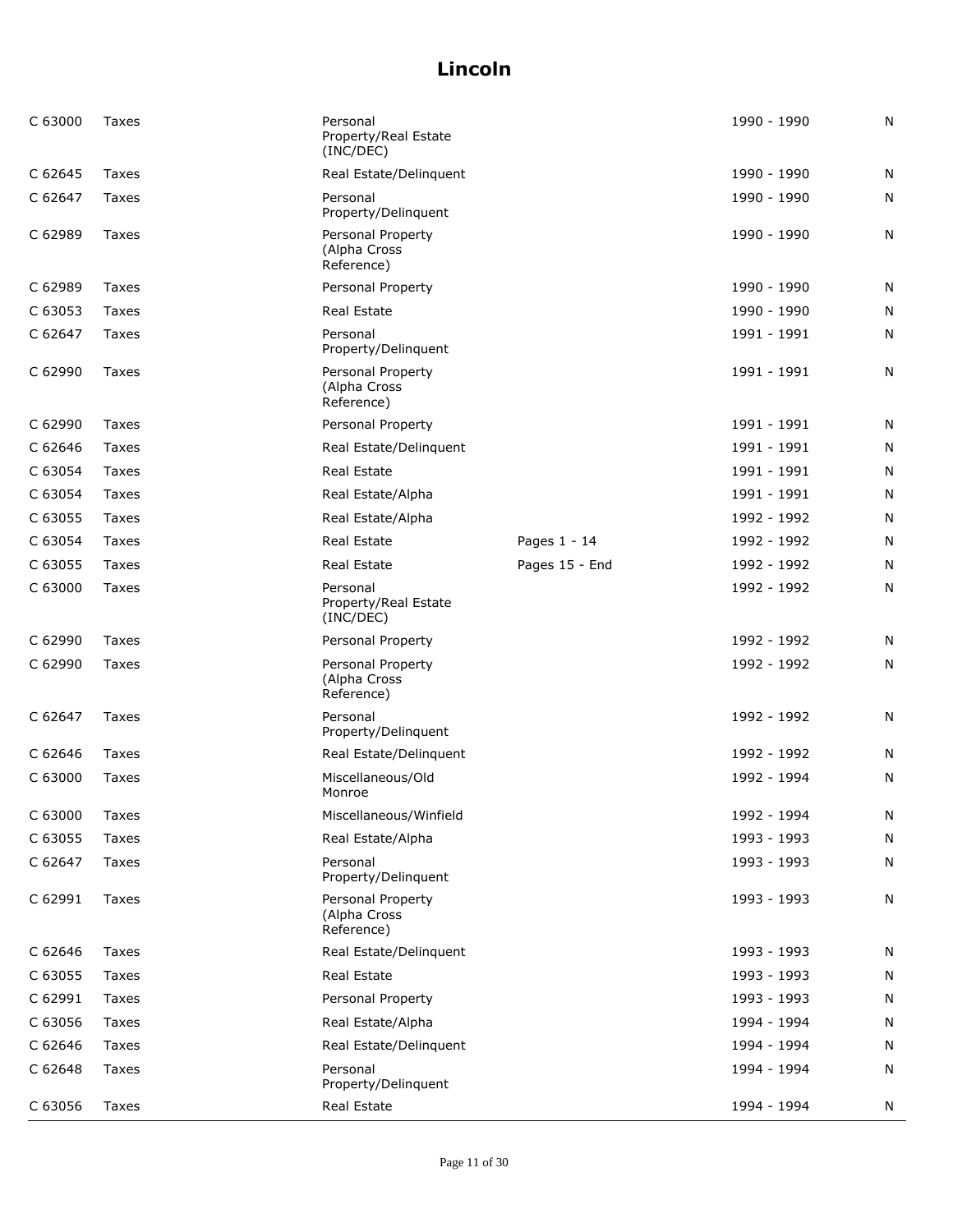| C 62991 | Taxes | Personal Property                               |                | 1994 - 1994 | N |
|---------|-------|-------------------------------------------------|----------------|-------------|---|
| C 62991 | Taxes | Personal Property<br>(Alpha Cross<br>Reference) |                | 1994 - 1994 | N |
| C 62646 | Taxes | Real Estate/Delinquent                          |                | 1995 - 1995 | N |
| C 62648 | Taxes | Personal<br>Property/Delinquent                 |                | 1995 - 1995 | N |
| C 63057 | Taxes | Real Estate/Alpha                               |                | 1995 - 1995 | N |
| C 63056 | Taxes | Real Estate                                     | Pages 1 - 13   | 1995 - 1995 | N |
| C 62992 | Taxes | Personal Property                               |                | 1995 - 1995 | N |
| C 62992 | Taxes | Personal<br>Property/Add-Ons                    |                | 1995 - 1995 | N |
| C 62992 | Taxes | Personal Property<br>(Alpha Cross<br>Reference) |                | 1995 - 1995 | N |
| C 63000 | Taxes | Miscellaneous/Cities                            |                | 1995 - 1995 | N |
| C 63057 | Taxes | Real Estate                                     | Pages 14 - End | 1995 - 1995 | N |
| C 63000 | Taxes | Miscellaneous<br>(INC/DEC), 1996 and<br>Prior   |                | 1996 - 1996 | N |
| C 63057 | Taxes | Real Estate/Alpha                               |                | 1996 - 1996 | N |
| C 63057 | Taxes | Real Estate                                     |                | 1996 - 1996 | N |
| C 62992 | Taxes | Personal Property<br>(Alpha Cross<br>Reference) |                | 1996 - 1996 | N |
| C 62992 | Taxes | Personal Property                               |                | 1996 - 1996 | Ν |
| C 62646 | Taxes | Real Estate/Delinquent                          |                | 1996 - 1996 | N |
| C 62648 | Taxes | Personal<br>Property/Delinquent                 |                | 1996 - 1996 | N |
| C 62993 | Taxes | Personal Property                               |                | 1997 - 1997 | N |
| C 62993 | Taxes | Personal<br>Property/Add-Ons                    |                | 1997 - 1997 | N |
| C 62993 | Taxes | Personal Property<br>(Alpha Cross<br>Reference) |                | 1997 - 1997 | N |
| C 62646 | Taxes | Real Estate/Delinquent                          |                | 1997 - 1997 | N |
| C 63058 | Taxes | Real Estate/Alpha                               |                | 1997 - 1997 | Ν |
| C 63058 | Taxes | Real Estate                                     |                | 1997 - 1997 | N |
| C 62648 | Taxes | Personal<br>Property/Delinquent                 |                | 1997 - 1997 | N |
| C 62993 | Taxes | Personal Property<br>(Alpha Cross<br>Reference) |                | 1998 - 1998 | N |
| C 62993 | Taxes | Personal Property                               |                | 1998 - 1998 | Ν |
| C 62648 | Taxes | Personal<br>Property/Delinquent                 |                | 1998 - 1998 | N |
| C 62993 | Taxes | Personal<br>Property/Add-Ons                    |                | 1998 - 1998 | N |
| C 63059 | Taxes | Real Estate/Alpha                               |                | 1998 - 1998 | Ν |
| C 63059 | Taxes | Real Estate                                     | Pages 14 - End | 1998 - 1998 | N |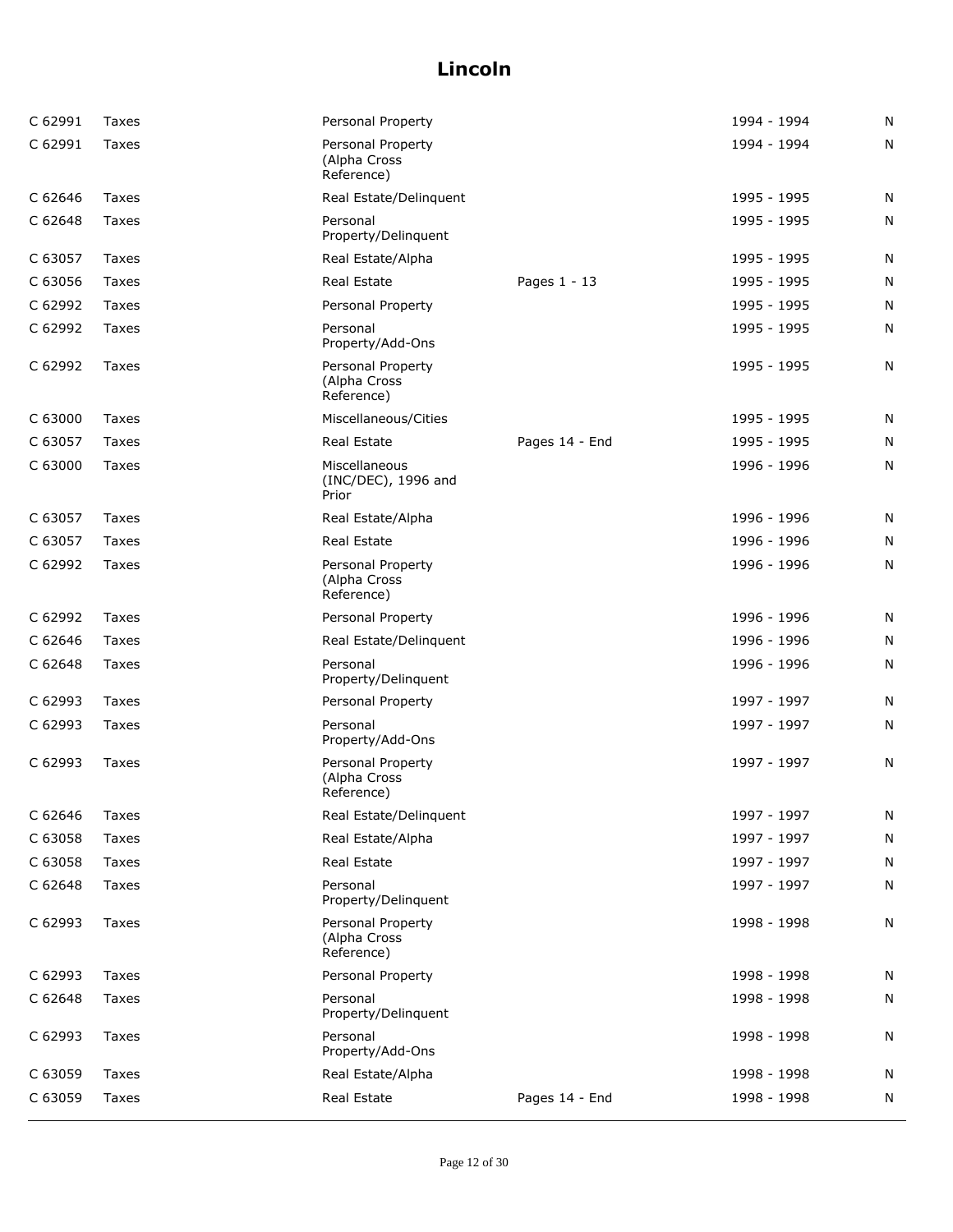| C 63000 | Taxes | Miscellaneous<br>(INC/DEC)                                  |                  | 1998 - 1998   | N |
|---------|-------|-------------------------------------------------------------|------------------|---------------|---|
| C 63058 | Taxes | Real Estate                                                 | Pages 1 - 13     | 1998 - 1998   | N |
| C 62646 | Taxes | Real Estate/Delinquent                                      |                  | 1998 - 1998   | N |
| C 62994 | Taxes | Personal Property                                           |                  | 1999 - 1999   | N |
| C 63059 | Taxes | Real Estate                                                 |                  | 1999 - 1999   | N |
| C 63060 | Taxes | Real Estate/Alpha                                           |                  | $2000 - 2000$ | N |
| C 62994 | Taxes | Personal<br>Property/Add-Ons                                |                  | $2000 - 2000$ | N |
| C 62994 | Taxes | Personal Property                                           |                  | $2000 - 2000$ | N |
| C 63060 | Taxes | Real Estate                                                 |                  | $2000 - 2000$ | N |
| C 62995 | Taxes | Personal Property                                           |                  | $2001 - 2001$ | N |
| C 63060 | Taxes | Real Estate                                                 | Pages 1 - 213    | $2001 - 2001$ | N |
| C 63061 | Taxes | Real Estate                                                 | Pages 214 - End  | $2001 - 2001$ | N |
| C 63061 | Taxes | Real Estate/Alpha                                           |                  | $2001 - 2001$ | N |
| C 62995 | Taxes | Personal Property                                           |                  | $2002 - 2002$ | N |
| C 63061 | Taxes | Real Estate                                                 |                  | $2002 - 2002$ | N |
| C 63061 | Taxes | Real Estate/Alpha                                           |                  | $2002 - 2002$ | N |
| C 63001 | Taxes | Real<br>Estate/Delinquent/Addi<br>tionals                   |                  | $2002 - 2007$ | N |
| C 63001 | Taxes | Personal<br>Property/Delinquent/A<br>dditionals/and Totals  |                  | $2002 - 2007$ | N |
| C 63062 | Taxes | Real Estate/Alpha                                           |                  | $2003 - 2003$ | N |
| C 63062 | Taxes | Real Estate                                                 |                  | $2003 - 2003$ | N |
| C 62996 | Taxes | Personal Property                                           |                  | $2003 - 2003$ | N |
| C 63002 | Taxes | <b>Collection Year End</b><br>Reports                       |                  | $2004 - 2004$ | N |
| C 63063 | Taxes | Real Estate                                                 | Pages 1941 - End | 2004 - 2004   | N |
| C 63001 | Taxes | Personal<br>Property/Delinquent/A<br>dditionals             |                  | 2004 - 2004   | N |
| C 62996 | Taxes | Personal Property                                           |                  | 2004 - 2004   | N |
| C 63063 | Taxes | Real Estate/Alpha                                           |                  | $2004 - 2004$ | N |
| C 63062 | Taxes | Real Estate                                                 | Pages 1 - 1939   | $2004 - 2004$ | N |
| C 63064 | Taxes | Real Estate/Alpha                                           |                  | $2005 - 2005$ | N |
| C 63063 | Taxes | Real Estate                                                 | Pages 1 - 3686   | $2005 - 2005$ | N |
| C 63002 | Taxes | Personal<br>Property/Delinquent/A<br>dditionals/ and Totals |                  | $2005 - 2005$ | N |
| C 62997 | Taxes | Personal Property                                           |                  | $2005 - 2005$ | N |
| C 63001 | Taxes | Real<br>Estate/Delinquent/Addi<br>tionals/and Totals        |                  | 2005 - 2005   | N |
| C 62997 | Taxes | Personal Property<br>(Alpha Cross<br>Reference)             |                  | $2005 - 2005$ | N |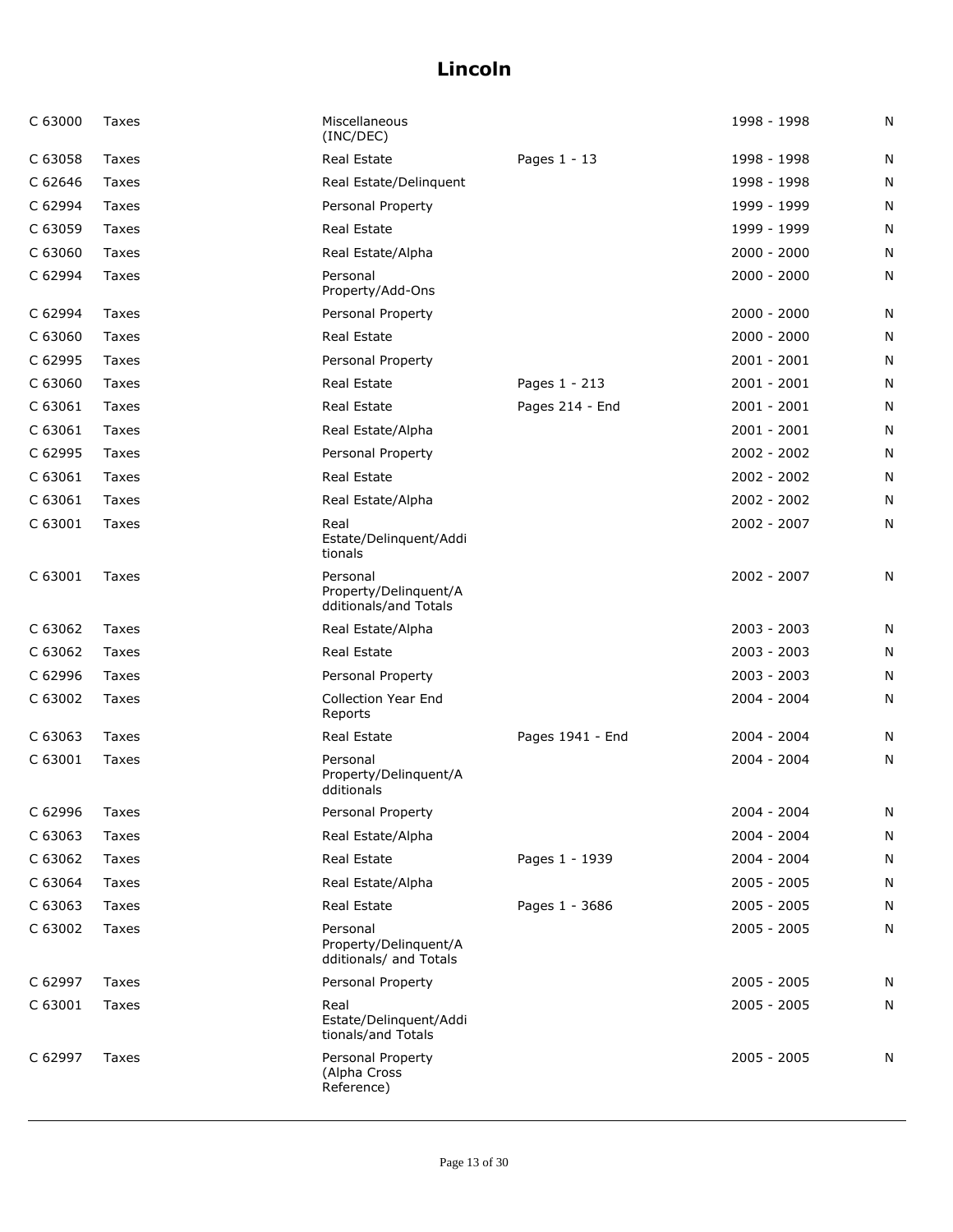| C 63064 | Taxes | Real Estate                                                                                                 | Pages 3687 - End | $2005 - 2005$ | N |
|---------|-------|-------------------------------------------------------------------------------------------------------------|------------------|---------------|---|
| C 63064 | Taxes | Real Estate/Alpha                                                                                           |                  | $2006 - 2006$ | N |
| C 63064 | Taxes | <b>Real Estate</b>                                                                                          |                  | $2006 - 2006$ | N |
| C 63004 | Taxes | <b>Yearly Collection</b><br>Detail Audit Report                                                             |                  | $2006 - 2006$ | N |
| C 63004 | Taxes | Personal<br>Property/Year End<br>Supplementals and<br>Delinquents                                           |                  | $2006 - 2006$ | N |
| C 63004 | Taxes | Personal<br>Property/Yearly<br>Register/Deletions/Add<br>-Ons/Supplemental<br>(Protest/Released)            |                  | $2006 - 2006$ | N |
| C 63005 | Taxes | Year End Voids &<br>Collections                                                                             |                  | $2006 - 2006$ | N |
| C 63000 | Taxes | Village of Chain of<br>Rocks                                                                                |                  | 2006 - 2006   | N |
| C 63004 | Taxes | Personal<br>Property/Delinquent/Y<br>ear End and Totals                                                     |                  | $2006 - 2006$ | N |
| C 63005 | Taxes | Real<br>Estate/Delinquent/Year<br>End<br>Totals/Supplements                                                 |                  | $2006 - 2006$ | N |
| C 62998 | Taxes | Personal Property<br>(Alpha Cross<br>Reference)                                                             |                  | $2006 - 2006$ | N |
| C 62998 | Taxes | Personal Property                                                                                           | Pages 2860 - End | $2006 - 2006$ | N |
| C 62997 | Taxes | Personal Property                                                                                           | Pages 1 - 2859   | 2006 - 2006   | N |
| C 63003 | Taxes | Yearly Collections &<br>Void Reports                                                                        |                  | 2006 - 2006   | N |
| C 63003 | Taxes | Year End Transaction<br>Summary Report                                                                      |                  | $2006 - 2006$ | N |
| C 63003 | Taxes | Personal<br>Property/Delinquent/Y<br>ear End                                                                |                  | $2006 - 2006$ | N |
| C 63002 | Taxes | Yearly Collection<br>Summary Reports,<br>Collection Detail, Void<br>& Transaction<br><b>Summary Reports</b> |                  | 2007 - 2007   | N |
| C 63003 | Taxes | <b>Yearly Collection</b><br>Detail Audit Report                                                             |                  | $2007 - 2007$ | N |
| C 63003 | Taxes | Personal<br>Property/Yearly<br><b>Register Totals</b>                                                       |                  | 2007 - 2007   | N |
| C 62998 | Taxes | Personal Property<br>(Alpha Cross<br>Reference)                                                             |                  | $2007 - 2007$ | N |
| C 62998 | Taxes | Personal Property                                                                                           |                  | 2007 - 2007   | N |
| C 63006 | Taxes | Yearly Registers,<br>Drainage, NID Protest                                                                  |                  | 2007 - 2007   | N |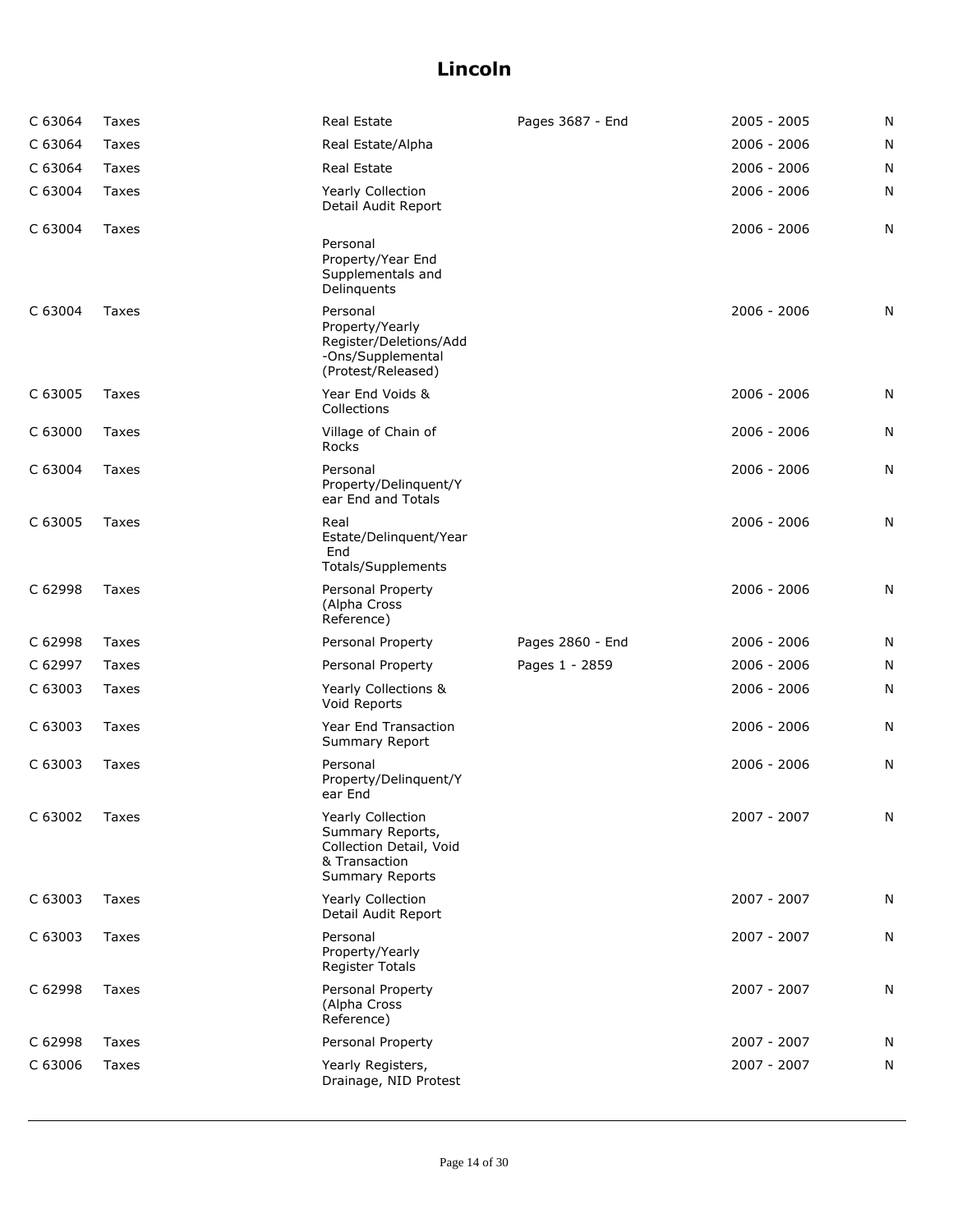| C 63005 | Taxes | Personal<br>Property/Real<br>Estate/Unpaid                                                                                  |                  | 2007 - 2007   | N |
|---------|-------|-----------------------------------------------------------------------------------------------------------------------------|------------------|---------------|---|
| C 63065 | Taxes | Real Estate                                                                                                                 | Pages 1 - 5419   | 2007 - 2007   | N |
| C 63002 | Taxes | Personal<br>Property/Additional<br>Yearly Register Totals                                                                   |                  | 2007 - 2007   | N |
| C 63066 | Taxes | Real Estate                                                                                                                 | Pages 5420 - End | 2007 - 2007   | N |
| C 63006 | Taxes | Real Estate/Yearly<br><b>Register Totals</b>                                                                                |                  | 2007 - 2007   | N |
| C 63006 | Taxes | Personal<br>Property/Real<br>Estate/Paid                                                                                    |                  | 2007 - 2007   | N |
| C 63066 | Taxes | Real Estate/Alpha                                                                                                           |                  | 2007 - 2007   | N |
| C 63067 | Taxes | Real Estate                                                                                                                 | Pages 1 - 3338   | $2008 - 2008$ | N |
| C 63005 | Taxes | Real Estate/Yearly<br>Registers                                                                                             |                  | $2008 - 2008$ | N |
| C 63005 | Taxes | Yearly Collection<br>Summary Report                                                                                         |                  | $2008 - 2008$ | N |
| C 63005 | Taxes | Personal<br>Property/Delinquent/Y<br>early Totals                                                                           |                  | $2008 - 2008$ | N |
| C 63006 | Taxes | Real<br>Estate/Delinquent/Year<br>ly Totals                                                                                 |                  | $2008 - 2008$ | N |
| C 62999 | Taxes | Personal Property                                                                                                           |                  | $2008 - 2008$ | N |
| C 63006 | Taxes | Remittance Yearly<br><b>Collection Detail Audit</b><br>Report                                                               |                  | 2008 - 2008   | N |
| C 63005 | Taxes | Personal<br>Property/Yearly<br>Registers                                                                                    |                  | 2008 - 2008   | N |
| C 63006 | Taxes | Personal<br>Property/Yearly<br>Register                                                                                     |                  | $2008 - 2008$ | N |
| C 63006 | Taxes | Yearly Remittance<br>Void Report,<br>Drainage, NID, Paid &<br>Unpaid Register,<br>Deletions,<br>Supplements and Add-<br>Ons |                  | $2008 - 2008$ | N |
| C 63006 | Taxes | Merchants<br>License/Paid &<br>Unpaid/Current & Non-<br>Active                                                              |                  | $2008 - 2008$ | N |
| C 63005 | Taxes | Yearly Back Tax Totals                                                                                                      |                  | $2008 - 2008$ | N |
| C 63001 | Taxes | Personal<br>Property/Real<br>Estate/Collection<br>Summary Unpaid                                                            |                  | 2009 - 2009   | N |
| C 63004 | Taxes | Real<br>Estate/Delinquent/Year<br>ly Totals                                                                                 |                  | 2009 - 2009   | N |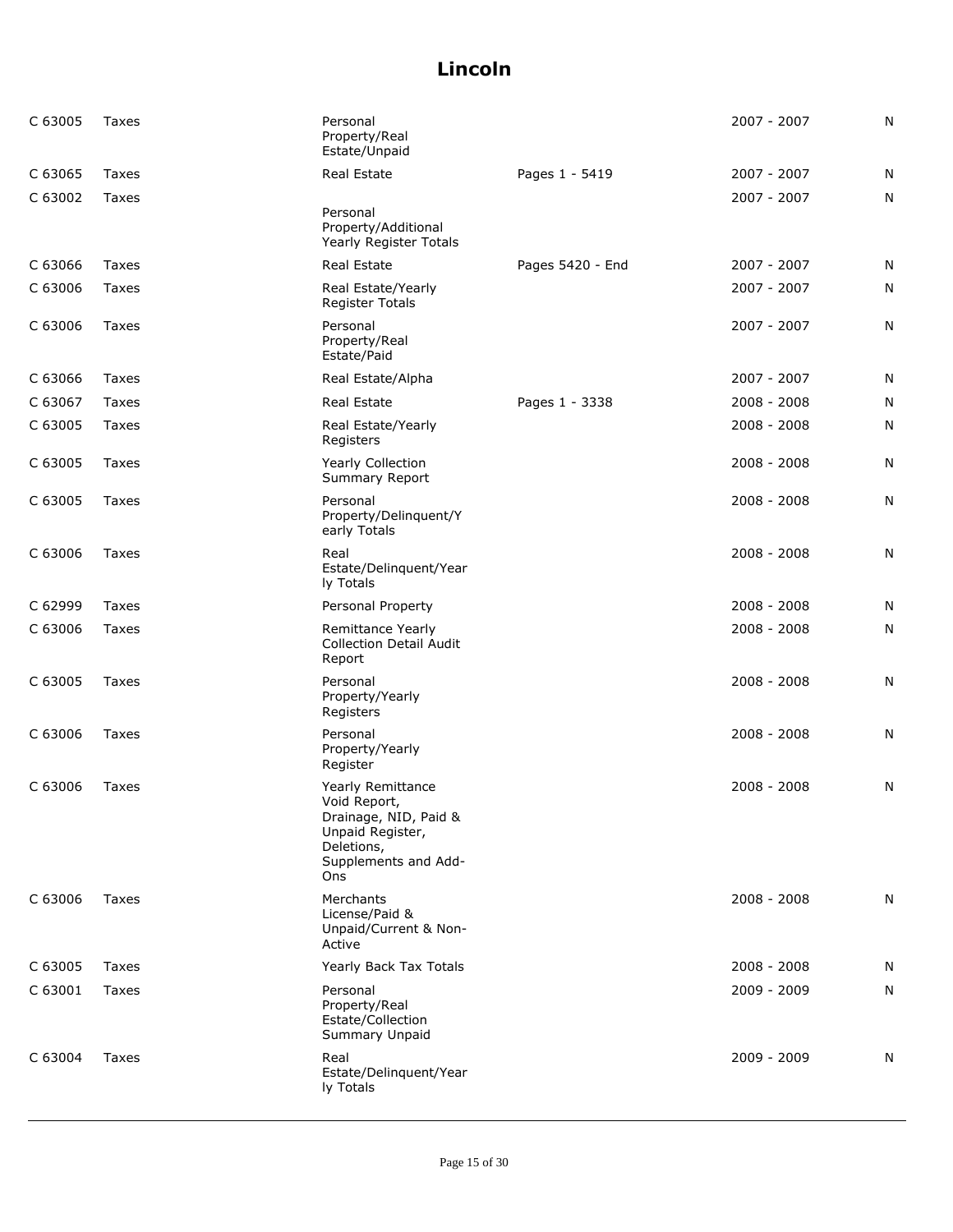| C 63002 | Taxes | Personal<br>Property/Real<br>Estate/Register<br>Reports/ and Totals                                                                 |             | 2009 - 2009   | N |
|---------|-------|-------------------------------------------------------------------------------------------------------------------------------------|-------------|---------------|---|
| C 63001 | Taxes | Real Estate/Personal<br>Property/Delinquent/<br>and Totals                                                                          |             | 2009 - 2009   | N |
| C 63001 | Taxes | <b>Additional Remittance</b><br>Reports, Voids,<br>Collection Detail,<br><b>Transaction Summary</b><br>& Collection Detail<br>Audit |             | $2009 - 2009$ | N |
| C 63716 | Taxes | Real<br>Estate/Adjustment<br>Report                                                                                                 |             | $2013 - 2013$ | Ν |
| C 63716 | Taxes | Real Estate/Receipt<br>Register Unpaid                                                                                              |             | $2013 - 2013$ | N |
| C 63716 | Taxes | Real Estate/Monthly<br>Register Paid                                                                                                |             | $2013 - 2013$ | N |
| C 63716 | Taxes | Real Estate/History<br>Report                                                                                                       |             | $2013 - 2013$ | N |
| C 63716 | Taxes | Real Estate/Accounts<br>Receivable Report                                                                                           |             | $2013 - 2013$ | N |
| C 63716 | Taxes | Real Estate/Current<br><b>Accounts Receivable</b><br>Report                                                                         |             | $2013 - 2013$ | N |
| C 63715 | Taxes | <b>Real Estate</b>                                                                                                                  | Names A - Z | $2013 - 2013$ | N |
| C 63714 | Taxes | Personal Property                                                                                                                   | Names A - Z | $2013 - 2013$ | N |
| C 63716 | Taxes | Real Estate/Misc.<br><b>Receipt Transaction</b><br><b>History Report</b>                                                            |             | $2013 - 2013$ | N |
| C 63716 | Taxes | Real Estate/Current<br><b>Trial Balance</b>                                                                                         |             | $2013 - 2013$ | N |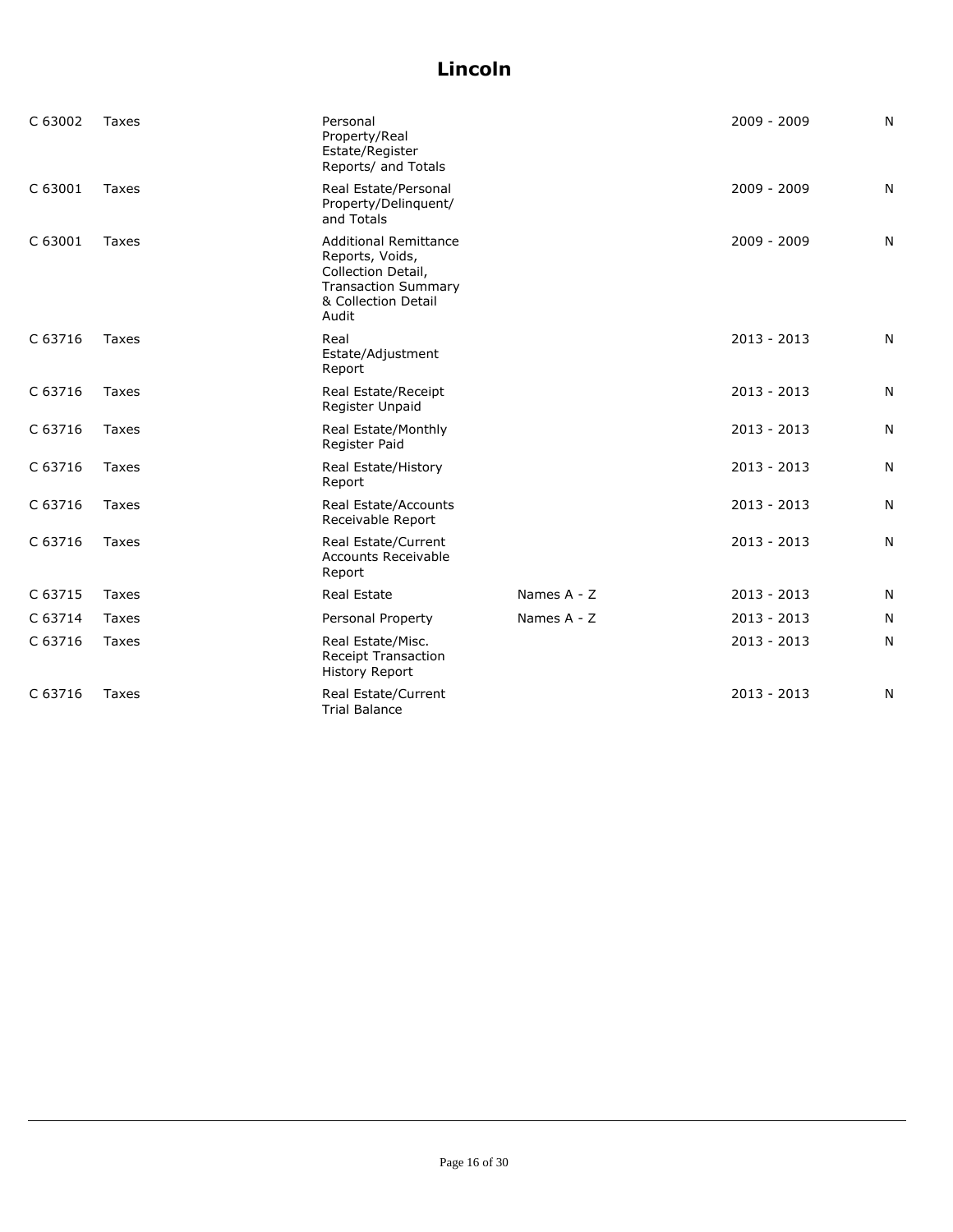## **County Assessor**

| Reel<br><b>Number</b> | Title       | <b>Subtitle</b> | Vol | <b>Scope and Content</b> | Date        | <b>Indexed</b> |
|-----------------------|-------------|-----------------|-----|--------------------------|-------------|----------------|
| C 66138               | Assessments |                 |     |                          | 1855 - 1855 | N              |
| C 66138               | Assessments |                 |     |                          | 1856 - 1856 | N              |
| C 66138               | Assessments |                 |     |                          | 1857 - 1857 | N              |
| C 66138               | Assessments |                 |     |                          | 1858 - 1858 | N              |
| C 66138               | Assessments |                 |     |                          | 1859 - 1859 | N              |
| C 66138               | Assessments |                 |     |                          | 1860 - 1860 | N              |
| C 66139               | Assessments |                 |     |                          | 1861 - 1861 | N              |
| C 66139               | Assessments |                 |     |                          | 1868 - 1868 | N              |
| C 66139               | Assessments |                 |     |                          | 1869 - 1869 | N              |
| C 66139               | Assessments |                 |     |                          | 1870 - 1870 | N              |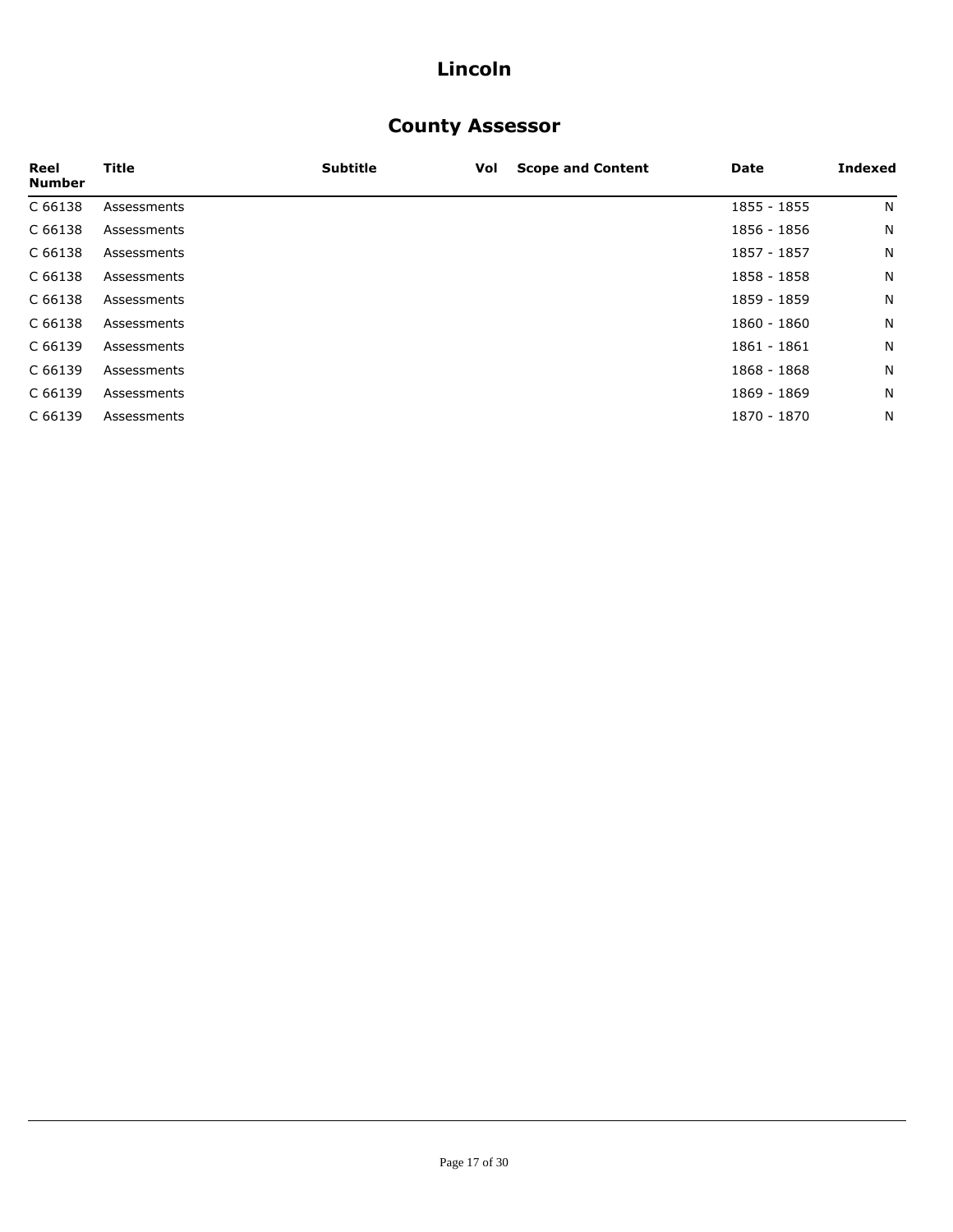# **County Clerk**

| Reel<br><b>Number</b> | <b>Title</b>                | <b>Subtitle</b>                       | Vol | <b>Scope and Content</b>               | Date        | <b>Indexed</b> |
|-----------------------|-----------------------------|---------------------------------------|-----|----------------------------------------|-------------|----------------|
| C 61822               | <b>County Court Records</b> |                                       | Α   |                                        | 1819 - 1830 | Y              |
| C 61822               | County Court Records        |                                       | В   |                                        | 1830 - 1844 | Υ              |
| C 61823               | County Court Records        |                                       | С   | Pages 163 - End                        | 1844 - 1853 | Y              |
| C 61822               | County Court Records        |                                       | C   | Pages 1 - 162                          | 1844 - 1853 | Υ              |
| C 61823               | County Court Records        |                                       | D   | Pages 1 - 637                          | 1854 - 1868 | Υ              |
| C 61824               | County Court Records        |                                       | D   | Pages 638 - End                        | 1854 - 1868 | Υ              |
| C 61824               | County Court Records        |                                       | Е   |                                        | 1869 - 1874 | Y              |
| C 61824               | County Court Records        |                                       | F   |                                        | 1874 - 1878 | Y              |
| C 61825               | County Court Records        |                                       | G   | Pages 173 - End                        | 1878 - 1882 | Υ              |
| C 61824               | County Court Records        |                                       | G   | Pages 1 - 172                          | 1878 - 1882 | Υ              |
| C 61825               | County Court Records        |                                       | H   |                                        | 1883 - 1888 | Y              |
| C 61826               | County Court Records        |                                       | Ι.  | Pages 334 - End                        | 1888 - 1893 | Y              |
| C 61825               | County Court Records        |                                       | Ι.  | Pages 1 - 333                          | 1888 - 1893 | Υ              |
| C 61826               | County Court Records        |                                       | J   |                                        | 1893 - 1897 | Y              |
| C 61827               | County Court Records        |                                       | Κ   | Pages 401 - End                        | 1898 - 1904 | Y              |
| C 61826               | County Court Records        |                                       | K   | Pages 1 - 400                          | 1898 - 1904 | Y              |
| C 61827               | County Poor Farm Records    | Superintendent<br>Reports and History |     |                                        | 1865 - 1889 | N              |
| C 61827               | County Poor Farm Records    | Registry                              |     |                                        | 1918 - 1951 | N              |
| C 61827               | Railroad Papers             | St. Louis and Keokuk                  |     |                                        | 1866 - 1889 | Y              |
| C 3906                | Register of Deaths          |                                       |     |                                        | 1883 - 1884 | N              |
| C 68540               | Road Records                |                                       |     | Box / Folder Box 1/F1 - Box<br>1/F85   | 1819 - 1857 | Е              |
| C 68555               | Road Records                | Oversized Items                       |     | Box / Folder Box 1/F1 - Box<br>5/F19   | 1843 - 1928 | Е              |
| C 68541               | Road Records                |                                       |     | Box / Folder Box 1/F86 - Box<br>1/F187 | 1857 - 1870 | Е              |
| C 68542               | Road Records                |                                       |     | Box / Folder Box 2/F1 - Box<br>2/F104  | 1870 - 1874 | Е              |
| C 68543               | Road Records                |                                       |     | Box / Folder Box 2/F105 - Box<br>3/F24 | 1874 - 1878 | Ε              |
| C 68544               | Road Records                |                                       |     | Box / Folder Box 3/F25 - Box<br>3/F94  | 1878 - 1881 | Е              |
| C 68545               | Road Records                |                                       |     | Box / Folder Box 3/F95 - Box<br>4/F48  | 1881 - 1885 | Е              |
| C 68546               | Road Records                |                                       |     | Box / Folder Box 4/F49 - Box<br>5/F1   | 1885 - 1889 | Е              |
| C 68547               | Road Records                |                                       |     | Box / Folder Box 5/F2 - Box<br>5/F76   | 1889 - 1893 | Е              |
| C 68548               | Road Records                |                                       |     | Box / Folder Box 5/F77 - Box<br>6/F17  | 1893 - 1900 | Е              |
| C 68549               | Road Records                |                                       |     | Box / Folder Box 6/F18 - Box<br>6/F86  | 1900 - 1905 | Е              |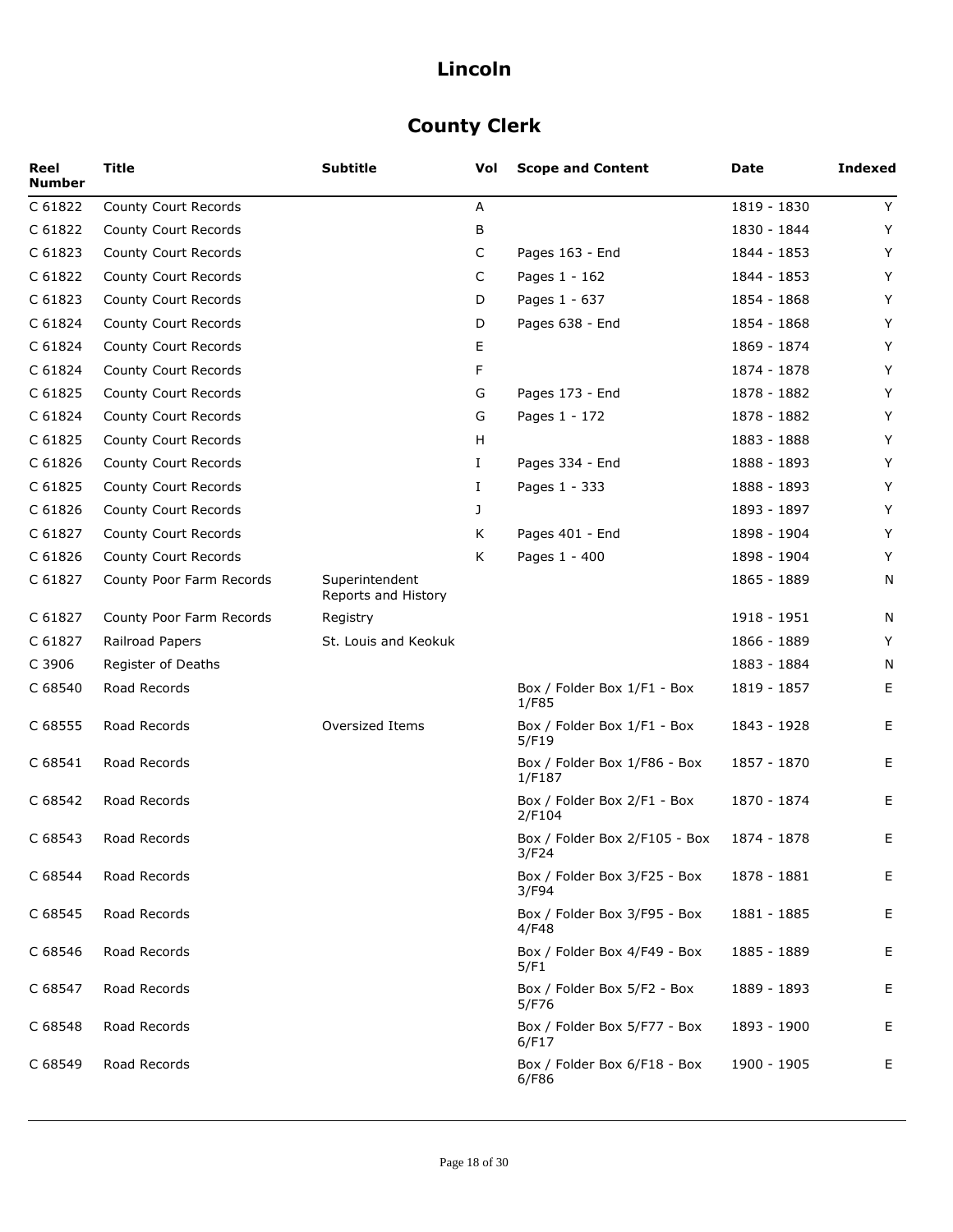| C 68550 | Road Records | Box / Folder Box 6/F87 - Box<br>7/F36              | 1905 - 1910 | E. |
|---------|--------------|----------------------------------------------------|-------------|----|
| C 68551 | Road Records | Box / Folder Box 7/F37 - Box<br>7/F129             | 1910 - 1917 | E  |
| C 68552 | Road Records | Box / Folder Box 7/F130 - Box 1917 - 1923<br>8/F67 |             | E. |
| C 68553 | Road Records | Box / Folder Box 8/F68 - Box<br>9/F9               | 1923 - 1925 | E. |
| C 68554 | Road Records | Box / Folder Box 9/F9 - Box<br>9/F117              | 1925 - 1939 | E. |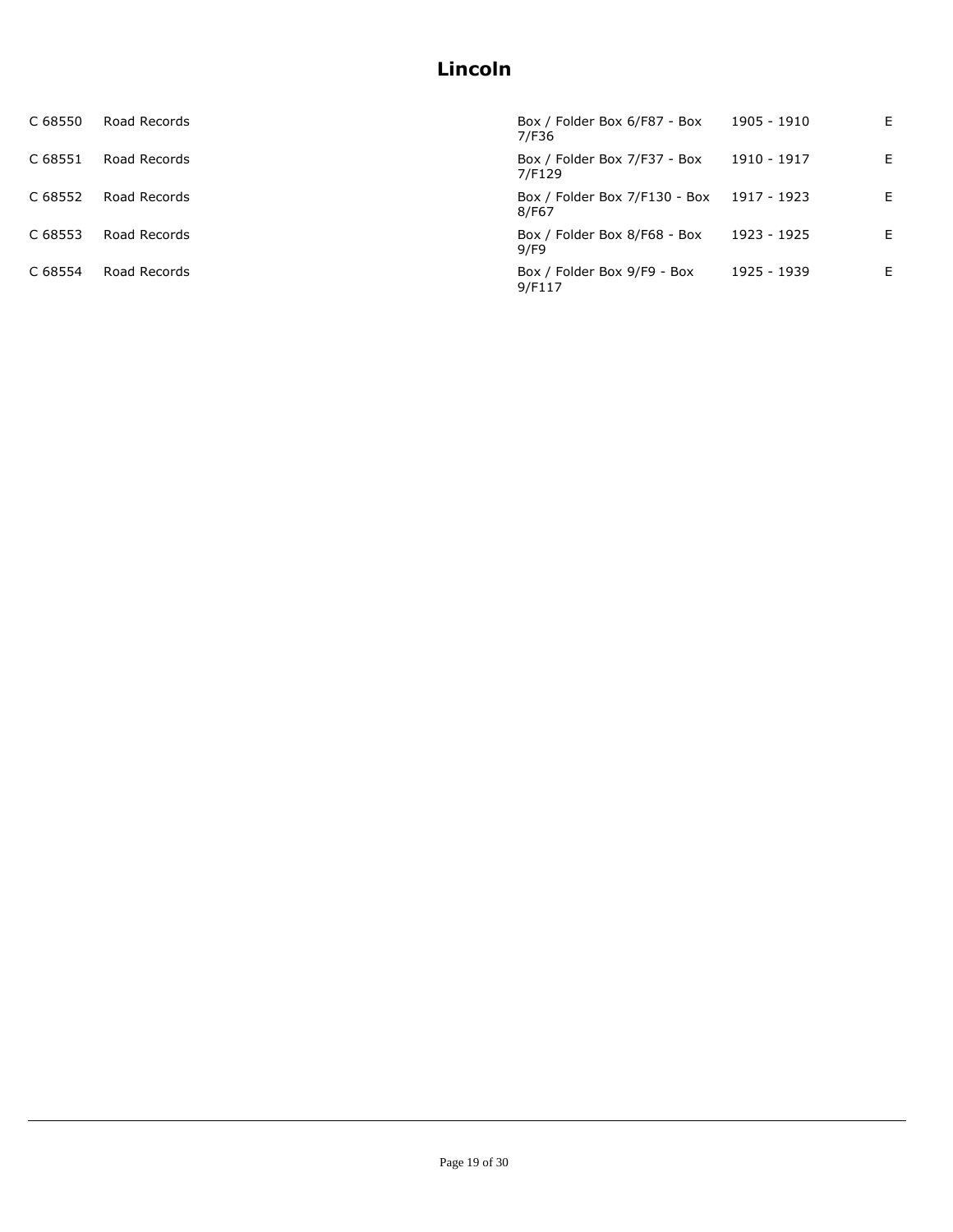## **Probate Court**

| Reel<br><b>Number</b> | Title                                      | <b>Subtitle</b>    | Vol | <b>Scope and Content</b>               | Date              | <b>Indexed</b> |
|-----------------------|--------------------------------------------|--------------------|-----|----------------------------------------|-------------------|----------------|
| C 3920                | Accounts                                   | Administrators     | Α   |                                        | 1845 - 1850       | Y              |
| C 3920                | Accounts                                   | Administrator      | В   |                                        | 1850 - 1856       | Y              |
| C 3920                | Accounts                                   | Administrator      | C   |                                        | 1855 - 1862       | Y              |
| C 3921                | Accounts                                   | Administrator      | D   |                                        | 1862 - 1868       | Y              |
| C 3921                | Accounts                                   | Administrator      | Ε   |                                        | 1868 - 1876       | Y              |
| C 3922                | Accounts                                   | Administrator      | F   |                                        | 1877 - 1887       | Y              |
| C 3919                | <b>Bonds</b>                               | Administrator      | A   |                                        | 1826 - 1852       | Y              |
| C 3919                | Bonds                                      | Administrator      | В   |                                        | 1852 - 1864       | Y              |
| C 3919                | <b>Bonds</b>                               | Administrator      | C   |                                        | 1864 - 1879       | Y              |
| C 3923                | <b>Bonds</b>                               | Guardian & Curator | 1   |                                        | 1875 - 1902       | Y              |
| C 3919                | <b>Bonds</b>                               | Administrator      | D   |                                        | 1877 - 1899       | Y              |
| C 3924                | Inventories, Appraisements &<br>Sale Bills |                    | Α   |                                        | 1855 - 1858       | Y              |
| C 3924                | Inventories, Appraisements &<br>Sale Bills |                    | В   |                                        | 1858 - 1863       | Y              |
| C 3925                | Inventories, Appraisements &<br>Sale Bills |                    | C   |                                        | 1863 - 1866       | Y              |
| C 3925                | Inventories, Appraisements &<br>Sale Bills |                    | D   |                                        | 1866 - 1872       | Y              |
| C 3926                | Inventories, Appraisements &<br>Sale Bills |                    | Ε   |                                        | 1872 - 1873       | Y              |
| C 3926                | Inventories, Appraisements &<br>Sale Bills |                    | F   |                                        | 1873 - 1876       | Y              |
| C 3927                | Inventories, Appraisements &<br>Sale Bills |                    | G   |                                        | 1876 - 1878       | Y              |
| C 3927                | Inventories, Appraisements &<br>Sale Bills |                    | н   |                                        | 1878 - 1881       | Y              |
| C 3928                | Inventories, Appraisements &<br>Sale Bills |                    | К   |                                        | 1885 - 1888       | Y              |
| C 3930                | Letters of Administration                  |                    | В   |                                        | 1848 - 1862       | Y              |
| C 3930                | Letters of Administration                  |                    | C   |                                        | 1862 - 1873       | Y              |
| C 3930                | Letters of Administration                  |                    | D   |                                        | 1873 - 1902       | Y              |
| C 3929                | Letters of Administration & Wills          |                    | Α   |                                        | 1821 - 1848       | Y              |
| C 58705               | Probate Case Files                         |                    |     | Box / Folder Box 16/F1 - Box<br>16/F4  | 1819-05 - 1819-11 | DB             |
| C 58706               | Probate Case Files                         |                    |     | Box / Folder Box 16/F5 - Box<br>16/F31 | 1819-12 - 1847-11 | DB             |
| C 56851               | Probate Case Files                         |                    |     | Box / Folder Box 1/F1 - Box<br>1/F13   | 1821-10 - 1825-12 | DB             |
| C 56852               | Probate Case Files                         |                    |     | Box / Folder Box 1/F14 - Box<br>1/F26  | 1826-04 - 1829-12 | DB             |
| C 56853               | Probate Case Files                         |                    |     | Box / Folder Box 1/F27 - Box<br>1/F38  | 1829-12 - 1831-11 | DB             |
| C 56854               | Probate Case Files                         |                    |     | Box / Folder Box 1/F39 - Box<br>2/F6   | 1831-11 - 1832-05 | DB             |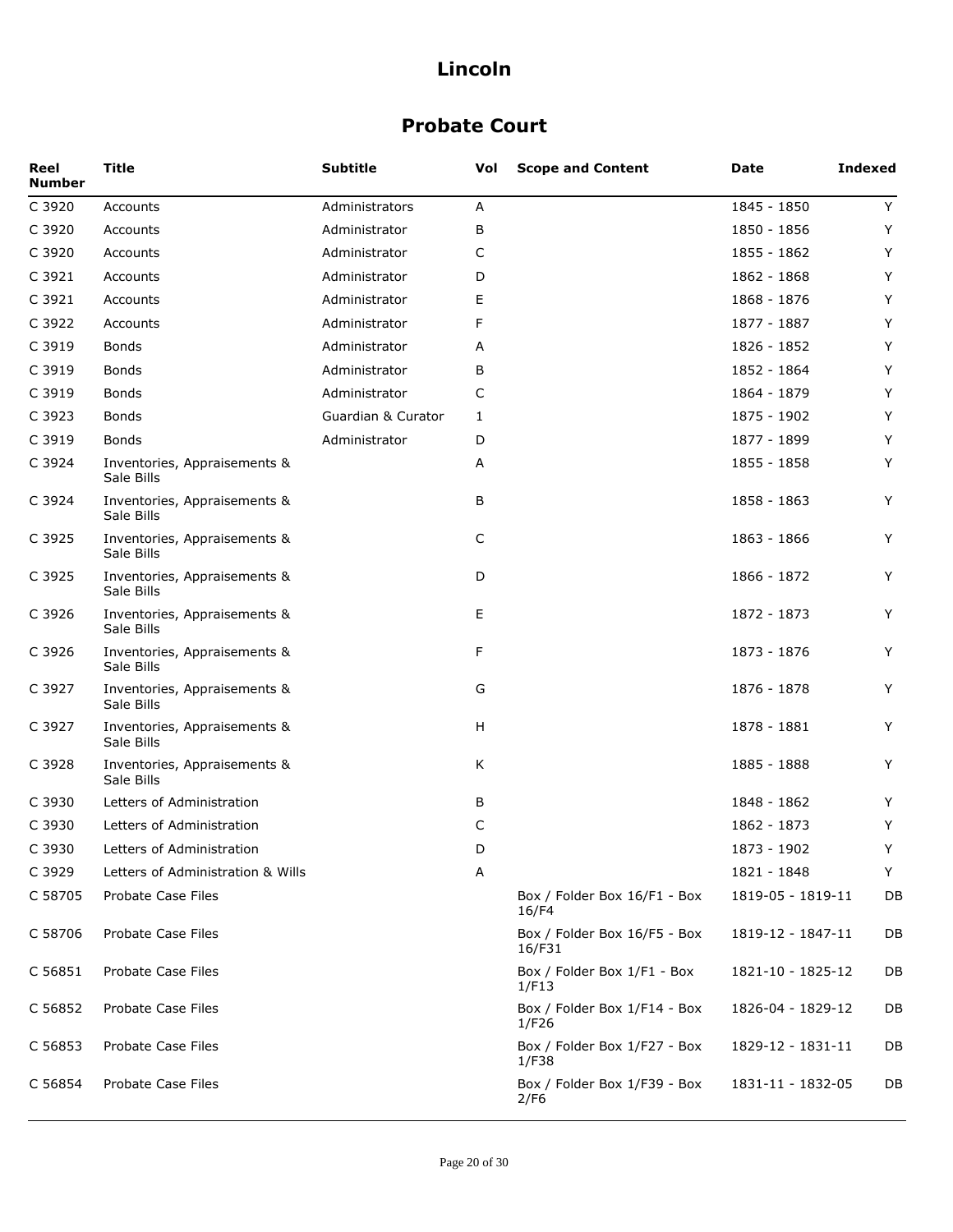| C 56855 | Probate Case Files        | Box / Folder Box 2/F7 - Box<br>2/F22    | 1832-08 - 1834-10 | DB |
|---------|---------------------------|-----------------------------------------|-------------------|----|
| C 56856 | Probate Case Files        | Box / Folder Box 2/F23 - Box<br>2/F34   | 1834-11 - 1835-08 | DB |
| C 56857 | Probate Case Files        | Box / Folder Box 2/F35 - Box<br>3/F11   | 1835-11 - 1837-07 | DB |
| C 56858 | Probate Case Files        | Box / Folder Box 3/F12 - Box<br>3/F20   | 1837-10 - 1838-09 | DB |
| C 56859 | Probate Case Files        | Box / Folder Box 3/F21 - Box<br>3/F34   | 1838-10 - 1840-05 | DB |
| C 56860 | Probate Case Files        | Box / Folder Box 3/F35 - Box<br>4/F7    | 1840-05 - 1840-12 | DB |
| C 56861 | Probate Case Files        | Box / Folder Box 4/F7 - Box<br>4/F20    | 1840-12 - 1842-02 | DB |
| C 56862 | Probate Case Files        | Box / Folder Box 4/F21 - Box<br>4/F33   | 1842-02 - 1843-02 | DB |
| C 56863 | Probate Case Files        | Box / Folder Box 4/F34 - Box<br>5/F17   | 1843-02 - 1844-02 | DB |
| C 56864 | Probate Case Files        | Box / Folder Box 5/F18 - Box<br>5/F35   | 1844-02 - 1844-09 | DB |
| C 56865 | Probate Case Files        | Box / Folder Box 5/F36 - Box<br>5/F51   | 1844-09 - 1845-06 | DB |
| C 56866 | <b>Probate Case Files</b> | Box / Folder Box 6/F1 - Box<br>6/F15    | 1845-06 - 1846-08 | DB |
| C 56867 | Probate Case Files        | Box / Folder Box 6/F16 - Box<br>6/F32   | 1846-08 - 1847-05 | DB |
| C 56868 | Probate Case Files        | Box / Folder Box 6/F33 - Box<br>7/F5    | 1847-05 - 1848-03 | DB |
| C 58707 | Probate Case Files        | Box / Folder Box 16/F32 - Box<br>16/F44 | 1848-01 - 1852-06 | DB |
| C 56869 | Probate Case Files        | Box / Folder Box 7/F6 - Box<br>7/F24    | 1848-04 - 1849-04 | DB |
| C 56870 | Probate Case Files        | Box / Folder Box 7/F25 - Box<br>7/F34   | 1849-05 - 1849-08 | DB |
| C 56871 | Probate Case Files        | Box / Folder Box 7/F35 - Box<br>8/F5    | 1849-08 - 1850-09 | DB |
| C 56872 | Probate Case Files        | Box / Folder Box 8/F6 - Box<br>8/F31    | 1850-08 - 1851-07 | DB |
| C 56873 | Probate Case Files        | Box / Folder Box 8/F32 - Box<br>8/F46   | 1851-08 - 1852-02 | DB |
| C 56874 | Probate Case Files        | Box / Folder Box 8/F47 - Box<br>8/F57   | 1852-03 - 1852-08 | DB |
| C 58684 | Probate Case Files        | Box / Folder Box 9/F1 - Box<br>9/F15    | 1852-09 - 1852-12 | DB |
| C 58685 | Probate Case Files        | Box / Folder Box 9/F16 - Box<br>9/F29   | 1852-12 - 1853-04 | DB |
| C 58686 | Probate Case Files        | Box / Folder Box 9/F30 - Box<br>9/F46   | 1853-05 - 1853-11 | DB |
| C 58687 | Probate Case Files        | Box / Folder Box 9/F47 - Box<br>10/F12  | 1853-11 - 1854-08 | DB |
| C 58688 | Probate Case Files        | Box / Folder Box 10/F13 - Box<br>10/F27 | 1854-08 - 1854-11 | DB |
|         |                           |                                         |                   |    |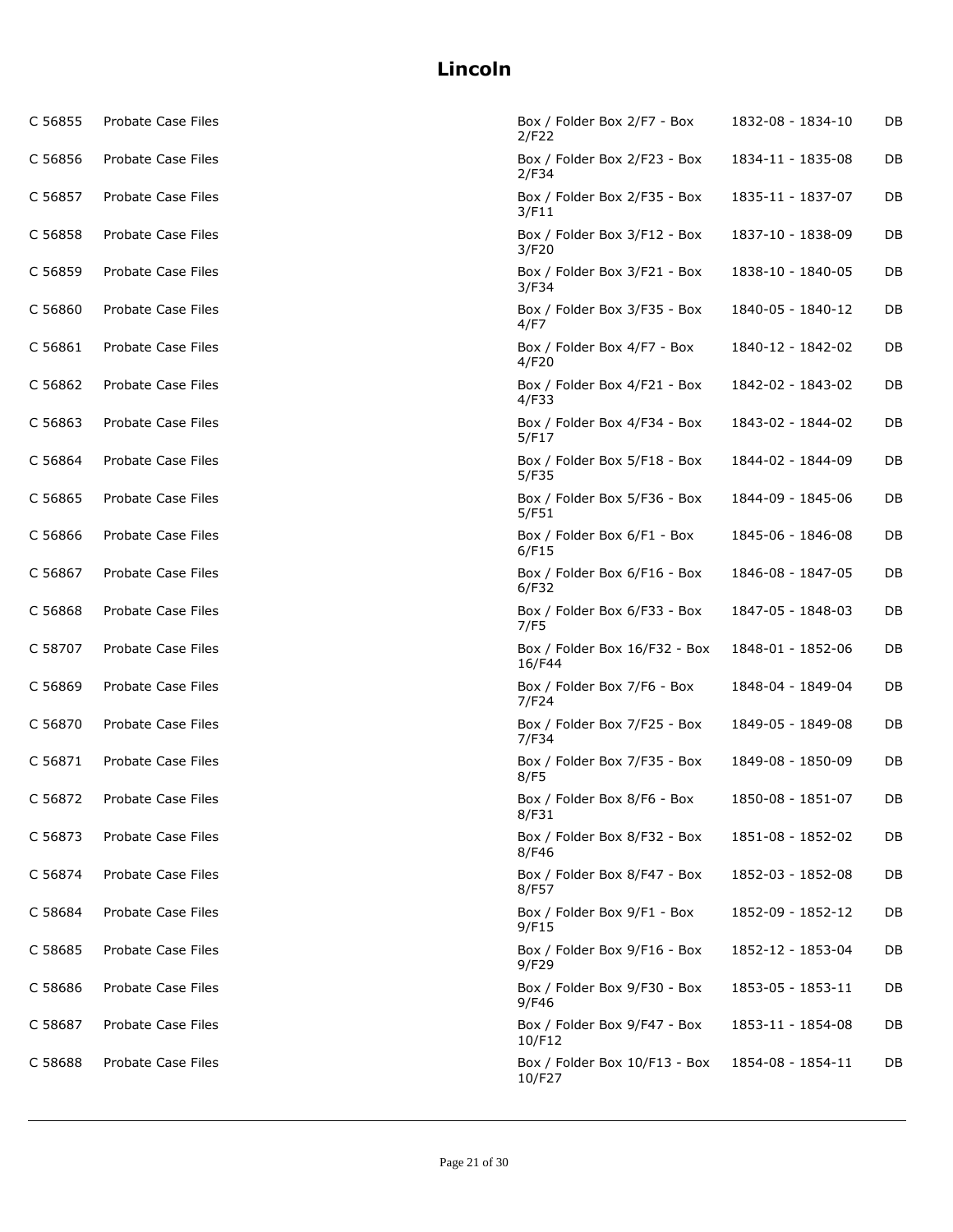| C 58689 | Probate Case Files | Box / Folder Box 10/F28 - Box<br>10/F39 | 1854-11 - 1855-02 | DB |
|---------|--------------------|-----------------------------------------|-------------------|----|
| C 58690 | Probate Case Files | Box / Folder Box 10/F40 - Box<br>11/F5  | 1855-02 - 1855-08 | DB |
| C 58691 | Probate Case Files | Box / Folder Box 11/F6 - Box<br>11/F26  | 1855-08 - 1856-06 | DB |
| C 58692 | Probate Case Files | Box / Folder Box 11/F27 - Box<br>11/F44 | 1856-06 - 1856-12 | DB |
| C 58693 | Probate Case Files | Box / Folder Box 11/F45 - Box<br>12/F5  | 1856-12 - 1857-02 | DB |
| C 58694 | Probate Case Files | Box / Folder Box 12/F6 - Box<br>12/F22  | 1857-02 - 1857-07 | DB |
| C 58695 | Probate Case Files | Box / Folder Box 12/F23 - Box<br>12/F34 | 1857-07 - 1857-10 | DB |
| C 58696 | Probate Case Files | Box / Folder Box 12/F35 - Box<br>13/F1  | 1857-10 - 1858-04 | DB |
| C 58697 | Probate Case Files | Box / Folder Box 13/F2 - Box<br>13/F16  | 1858-04 - 1858-08 | DB |
| C 58698 | Probate Case Files | Box / Folder Box 13/F17 - Box<br>13/F31 | 1858-09 - 1858-11 | DB |
| C 58699 | Probate Case Files | Box / Folder Box 13/F32 - Box<br>13/F46 | 1858-12 - 1859-02 | DB |
| C 58700 | Probate Case Files | Box / Folder Box 14/F1 - Box<br>14/F15  | 1859-02 - 1859-07 | DB |
| C 58701 | Probate Case Files | Box / Folder Box 14/F16 - Box<br>14/F30 | 1859-07 - 1859-11 | DB |
| C 58702 | Probate Case Files | Box / Folder Box 14/F31 - Box<br>15/F1  | 1859-11 - 1860-03 | DB |
| C 58703 | Probate Case Files | Box / Folder Box 15/F2 - Box<br>15/F19  | 1860-03 - 1860-09 | DB |
| C 58704 | Probate Case Files | Box / Folder Box 15/F20 - Box<br>15/F35 | 1860-09 - 1861-01 | DB |
| C 58705 | Probate Case Files | Box / Folder Box 15/F36 - Box<br>15/F46 | 1861-01 - 1861-02 | DB |
| C 59518 | Probate Case Files | Box / Folder Box 17/F1 - Box<br>17/F14  | 1861-03 - 1862-01 | DB |
| C 59519 | Probate Case Files | Box / Folder Box 17/F15 - Box<br>17/F23 | 1862-01 - 1862-03 | DB |
| C 59520 | Probate Case Files | Box / Folder Box 17/F24 - Box<br>17/F35 | 1862-03 - 1862-07 | DB |
| C 59521 | Probate Case Files | Box / Folder Box 17/F36 - Box<br>17/F41 | 1862-08 - 1862-09 | DB |
| C 59522 | Probate Case Files | Box / Folder Box 17/F42 - Box<br>17/F44 | 1862-10 - 1862-10 | DB |
| C 59523 | Probate Case Files | Box / Folder Box 17/F45 - Box<br>18/F5  | 1862-10 - 1862-11 | DB |
| C 59524 | Probate Case Files | Box / Folder Box 18/F6 - Box<br>18/F13  | 1862-12 - 1863-01 | DB |
| C 59525 | Probate Case Files | Box / Folder Box 18/F14 - Box<br>18/F24 | 1863-01 - 1863-03 | DB |
| C 59526 | Probate Case Files | Box / Folder Box 18/F25 - Box<br>18/F35 | 1863-03 - 1863-05 | DB |
|         |                    |                                         |                   |    |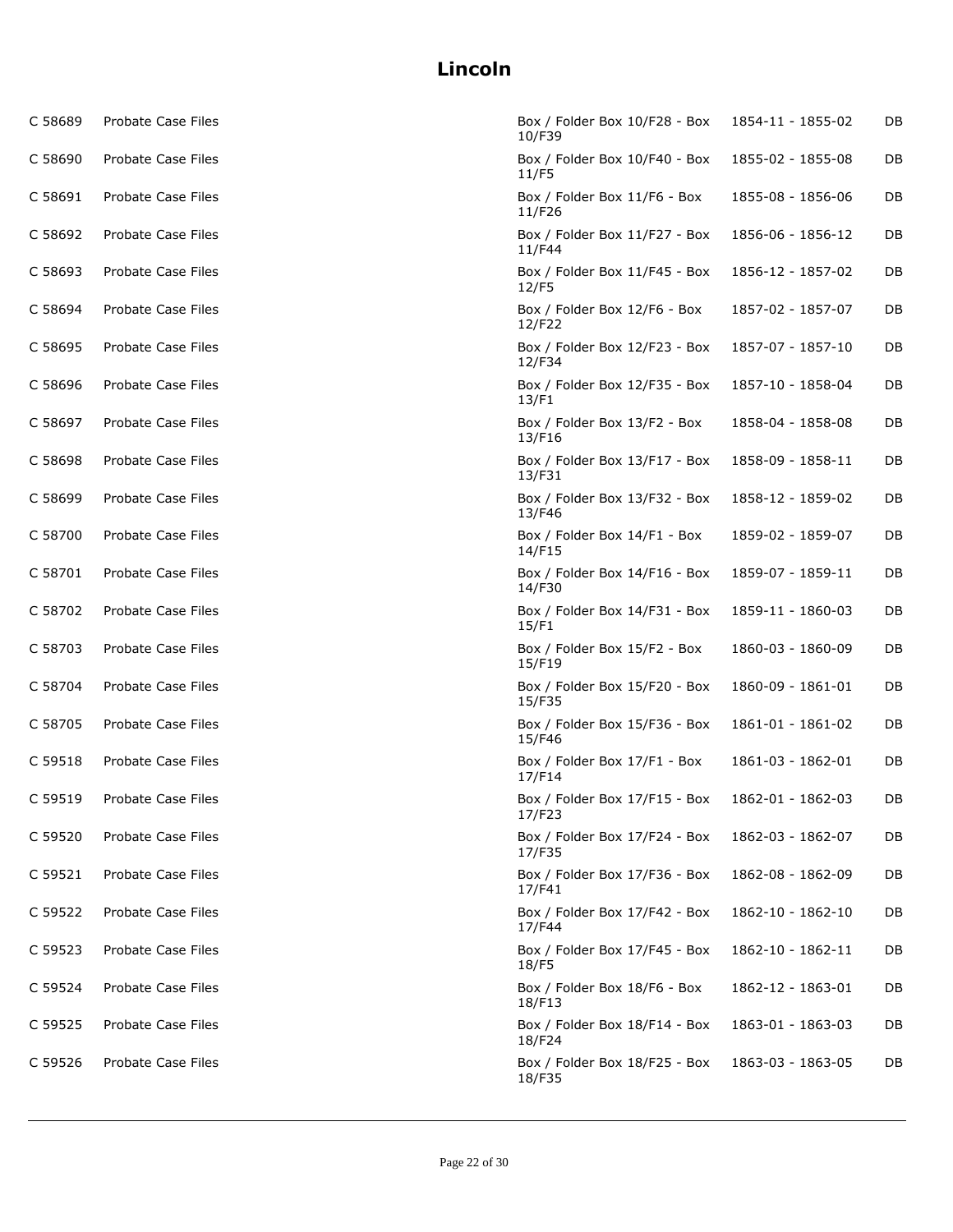| C 59527 | Probate Case Files | Box / Folder Box 18/F36 - Box<br>18/F47 | 1863-06 - 1863-09 | DB |
|---------|--------------------|-----------------------------------------|-------------------|----|
| C 59528 | Probate Case Files | Box / Folder Box 18/F48 - Box<br>19/F2  | 1863-09 - 1863-12 | DB |
| C 59529 | Probate Case Files | Box / Folder Box 19/F3 - Box<br>19/F13  | 1864-01 - 1864-03 | DB |
| C 59530 | Probate Case Files | Box / Folder Box 19/F14 - Box<br>19/F23 | 1864-04 - 1864-08 | DB |
| C 59531 | Probate Case Files | Box / Folder Box 19/F24 - Box<br>19/F35 | 1864-08 - 1864-10 | DB |
| C 59532 | Probate Case Files | Box / Folder Box 19/F36 - Box<br>19/F45 | 1864-11 - 1865-01 | DB |
| C 59533 | Probate Case Files | Box / Folder Box 19/F46 - Box<br>20/F2  | 1865-01 - 1865-01 | DB |
| C 59534 | Probate Case Files | Box / Folder Box 20/F3 - Box<br>20/F12  | 1865-02 - 1865-04 | DB |
| C 59535 | Probate Case Files | Box / Folder Box 20/F13 - Box<br>20/F25 | 1865-04 - 1865-08 | DB |
| C 59536 | Probate Case Files | Box / Folder Box 20/F26 - Box<br>20/F32 | 1865-08 - 1865-09 | DB |
| C 59537 | Probate Case Files | Box / Folder Box 20/F33 - Box<br>20/F44 | 1865-09 - 1866-01 | DB |
| C 59538 | Probate Case Files | Box / Folder Box 20/F45 - Box<br>21/F1  | 1866-01 - 1866-04 | DB |
| C 59539 | Probate Case Files | Box / Folder Box 21/F2 - Box<br>21/F14  | 1866-04 - 1866-10 | DB |
| C 59540 | Probate Case Files | Box / Folder Box 21/F15 - Box<br>21/F24 | 1866-11 - 1867-01 | DB |
| C 59541 | Probate Case Files | Box / Folder Box 21/F25 - Box<br>21/F34 | 1867-01 - 1867-04 | DB |
| C 59542 | Probate Case Files | Box / Folder Box 21/F35 - Box<br>21/F46 | 1867-05 - 1867-10 | DB |
| C 59543 | Probate Case Files | Box / Folder Box 21/F47 - Box<br>22/F1  | 1867-10 - 1868-03 | DB |
| C 59544 | Probate Case Files | Box / Folder Box 22/F2 - Box<br>22/F15  | 1868-03 - 1868-08 | DB |
| C 59545 | Probate Case Files | Box / Folder Box 22/F16 - Box<br>22/F33 | 1868-08 - 1869-04 | DB |
| C 59546 | Probate Case Files | Box / Folder Box 22/F34 - Box<br>22/F48 | 1869-04 - 1869-09 | DB |
| C 59547 | Probate Case Files | Box / Folder Box 22/F49 - Box<br>22/F64 | 1869-09 - 1870-02 | DB |
| C 59548 | Probate Case Files | Box / Folder Box 22/F65 - Box<br>23/F6  | 1870-02 - 1870-05 | DB |
| C 59549 | Probate Case Files | Box / Folder Box 23/F7 - Box<br>23/F20  | 1870-05 - 1870-09 | DB |
| C 59550 | Probate Case Files | Box / Folder Box 23/F21 - Box<br>23/F35 | 1870-10 - 1871-02 | DB |
| C 59551 | Probate Case Files | Box / Folder Box 23/F36 - Box<br>23/F46 | 1871-02 - 1871-05 | DB |
| C 59552 | Probate Case Files | Box / Folder Box 23/F47 - Box<br>24/F2  | 1871-05 - 1871-06 | DB |
|         |                    |                                         |                   |    |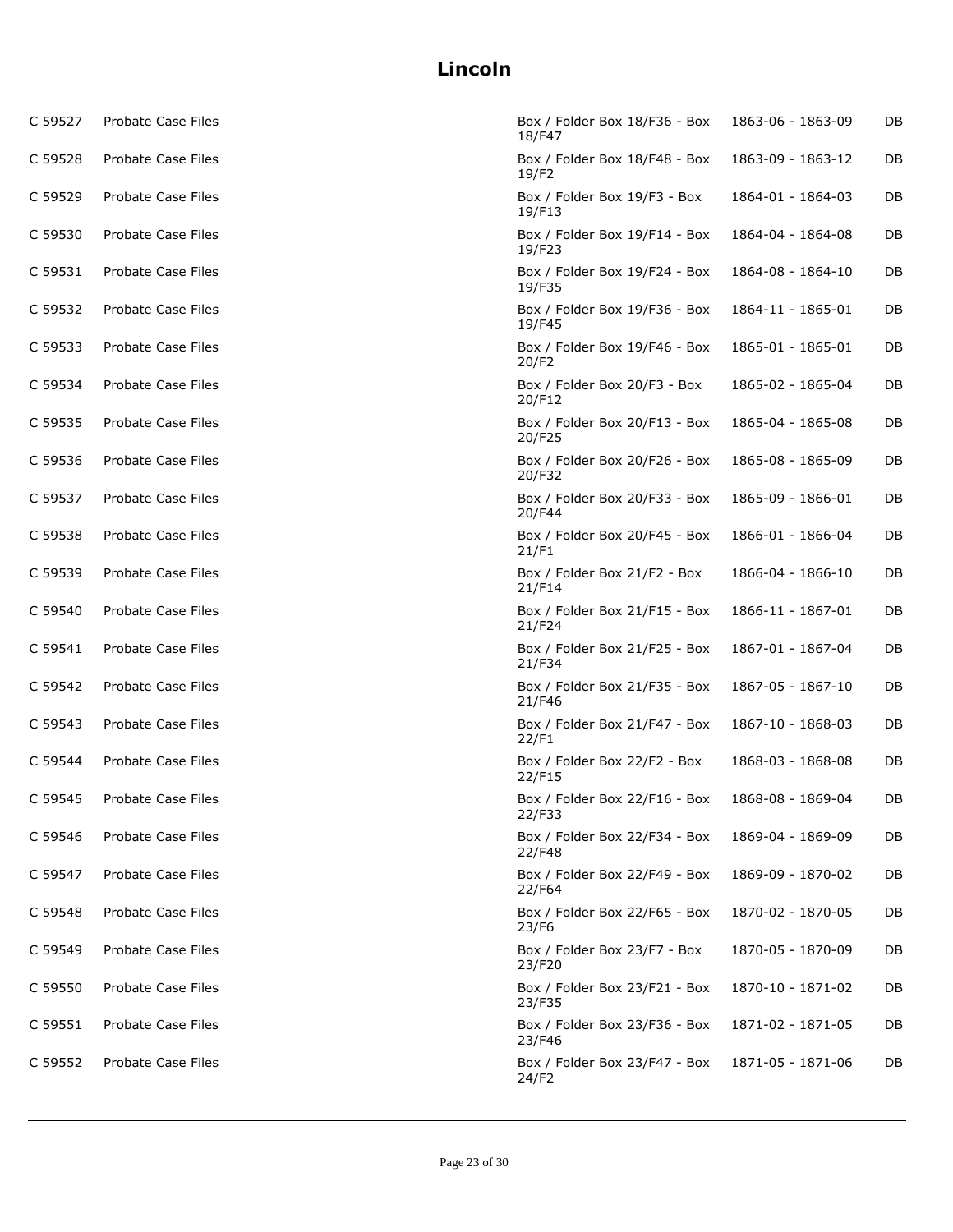| C 59553 | Probate Case Files | Box / Folder Box 24/F3 - Box<br>24/F15  | 1871-06 - 1871-11 | DB |
|---------|--------------------|-----------------------------------------|-------------------|----|
| C 59554 | Probate Case Files | Box / Folder Box 24/F16 - Box<br>24/F25 | 1871-12 - 1872-01 | DB |
| C 59555 | Probate Case Files | Box / Folder Box 24/F26 - Box<br>24/F35 | 1872-01 - 1872-04 | DB |
| C 59556 | Probate Case Files | Box / Folder Box 24/F36 - Box<br>24/F44 | 1872-04 - 1872-05 | DB |
| C 59557 | Probate Case Files | Box / Folder Box 24/F45 - Box<br>24/F50 | 1872-06 - 1855-05 | DB |
| C 59647 | Probate Case Files | Box / Folder Box 25/F1 - Box<br>25/F18  | 1872-07 - 1872-09 | DB |
| C 59648 | Probate Case Files | Box / Folder Box 25/F19 - Box<br>25/F29 | 1872-09 - 1872-11 | DB |
| C 59649 | Probate Case Files | Box / Folder Box 25/F30 - Box<br>25/F39 | 1872-11 - 1872-12 | DB |
| C 59650 | Probate Case Files | Box / Folder Box 25/F40 - Box<br>26/F8  | 1872-12 - 1873-02 | DB |
| C 59651 | Probate Case Files | Box / Folder Box 26/F9 - Box<br>26/F23  | 1873-02 - 1873-04 | DB |
| C 60262 | Probate Case Files | Box / Folder Box 46/F55 - Box<br>46/F56 | 1873-04 - 1851-05 | DB |
| C 59652 | Probate Case Files | Box / Folder Box 26/F24 - Box<br>26/F35 | 1873-04 - 1873-06 | DB |
| C 59653 | Probate Case Files | Box / Folder Box 26/F36 - Box<br>27/F8  | 1873-06 - 1873-07 | DB |
| C 59654 | Probate Case Files | Box / Folder Box 27/F9 - Box<br>27/F28  | 1873-07 - 1873-11 | DB |
| C 59655 | Probate Case Files | Box / Folder Box 27/F29 - Box<br>27/F49 | 1873-11 - 1874-03 | DB |
| C 59656 | Probate Case Files | Box / Folder Box 27/F50 - Box<br>28/F14 | 1874-03 - 1874-08 | DB |
| C 59657 | Probate Case Files | Box / Folder Box 28/F15 - Box<br>28/F18 | 1874-09 - 1874-09 | DB |
| C 59658 | Probate Case Files | Box / Folder Box 28/F19 - Box<br>28/F31 | 1874-09 - 1874-10 | DB |
| C 59659 | Probate Case Files | Box / Folder Box 28/F32 - Box<br>29/F1  | 1874-11 - 1875-02 | DB |
| C 59660 | Probate Case Files | Box / Folder Box 29/F2 - Box<br>29/F15  | 1875-02 - 1875-04 | DB |
| C 59661 | Probate Case Files | Box / Folder Box 29/F16 - Box<br>29/F34 | 1875-05 - 1875-09 | DB |
| C 59662 | Probate Case Files | Box / Folder Box 29/F35 - Box<br>29/F52 | 1875-10 - 1876-01 | DB |
| C 59663 | Probate Case Files | Box / Folder Box 29/F53 - Box<br>30/F10 | 1876-01 - 1876-03 | DB |
| C 59664 | Probate Case Files | Box / Folder Box 30/F11 - Box<br>30/F22 | 1876-04 - 1876-05 | DB |
| C 59665 | Probate Case Files | Box / Folder Box 30/F23 - Box<br>30/F37 | 1876-05 - 1876-10 | DB |
| C 59666 | Probate Case Files | Box / Folder Box 30/F38 - Box<br>30/F46 | 1876-10 - 1876-12 | DB |
|         |                    |                                         |                   |    |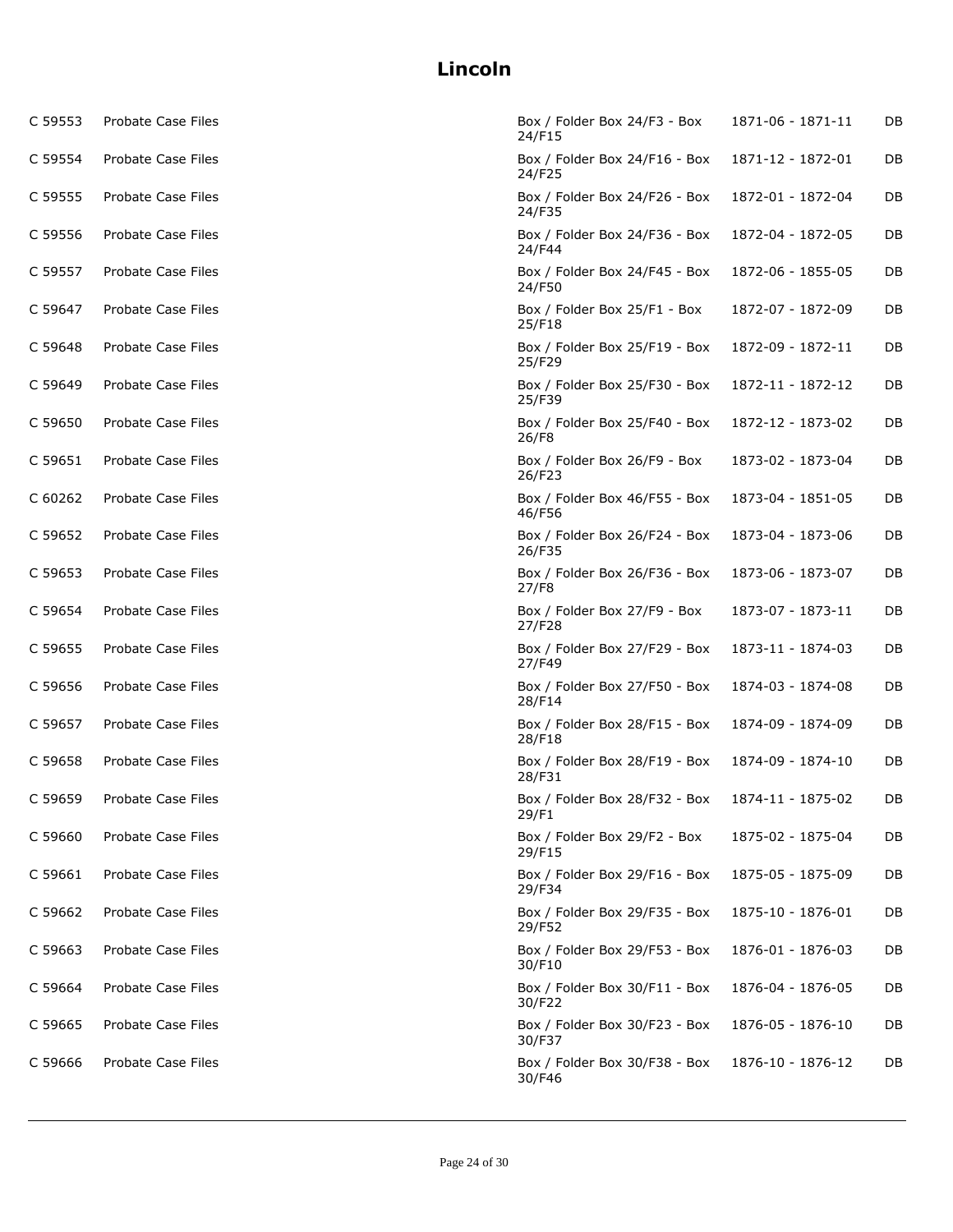| C 59667 | Probate Case Files | Box / Folder Box 31/F1 - Box<br>31/F8   | 1877-01 - 1877-01 | DB |
|---------|--------------------|-----------------------------------------|-------------------|----|
| C 59668 | Probate Case Files | Box / Folder Box 31/F9 - Box<br>31/F21  | 1877-02 - 1877-04 | DB |
| C 59669 | Probate Case Files | Box / Folder Box 31/F22 - Box<br>31/F38 | 1877-04 - 1877-06 | DB |
| C 59670 | Probate Case Files | Box / Folder Box 31/F39 - Box<br>31/F48 | 1877-07 - 1877-09 | DB |
| C 59671 | Probate Case Files | Box / Folder Box 32/F1 - Box<br>32/F14  | 1877-09 - 1878-03 | DB |
| C 59672 | Probate Case Files | Box / Folder Box 32/F15 - Box<br>32/F27 | 1878-03 - 1878-08 | DB |
| C 59673 | Probate Case Files | Box / Folder Box 32/F28 - Box<br>32/F44 | 1878-08 - 1879-01 | DB |
| C 59674 | Probate Case Files | Box / Folder Box 32/F45 - Box<br>32/F49 | 1879-01 - 1879-02 | DB |
| C 60240 | Probate Case Files | Box / Folder Box 33/F1 - Box<br>33/F30  | 1879-03 - 1880-02 | DB |
| C 60241 | Probate Case Files | Box / Folder Box 33/F31 - Box<br>34/F15 | 1880-02 - 1881-02 | DB |
| C 60242 | Probate Case Files | Box / Folder Box 34/F16 - Box<br>34/F51 | 1881-02 - 1882-02 | DB |
| C 60243 | Probate Case Files | Box / Folder Box 34/F52 - Box<br>35/F26 | 1882-02 - 1883-03 | DB |
| C 60244 | Probate Case Files | Box / Folder Box 35/F27 - Box<br>36/F11 | 1883-03 - 1884-06 | DB |
| C 60245 | Probate Case Files | Box / Folder Box 36/F12 - Box<br>36/F53 | 1884-06 - 1885-07 | DB |
| C 60246 | Probate Case Files | Box / Folder Box 36/F54 - Box<br>37/F30 | 1885-07 - 1886-09 | DB |
| C 60247 | Probate Case Files | Box / Folder Box 37/F31 - Box<br>38/F2  | 1886-09 - 1887-09 | DB |
| C 60248 | Probate Case Files | Box / Folder Box 38/F3 - Box<br>38/F40  | 1887-09 - 1888-04 | DB |
| C 60249 | Probate Case Files | Box / Folder Box 38/F41 - Box<br>39/F20 | 1888-05 - 1889-02 | DB |
| C 60250 | Probate Case Files | Box / Folder Box 39/F21 - Box<br>39/F55 | 1889-02 - 1889-06 | DB |
| C 60251 | Probate Case Files | Box / Folder Box 40/F1 - Box<br>40/F31  | 1889-07 - 1890-04 | DB |
| C 60252 | Probate Case Files | Box / Folder Box 40/F32 - Box<br>41/F10 | 1890-04 - 1891-04 | DB |
| C 60253 | Probate Case Files | Box / Folder Box 41/F11 - Box<br>41/F37 | 1891-05 - 1892-03 | DB |
| C 60254 | Probate Case Files | Box / Folder Box 41/F38 - Box<br>42/F12 | 1892-03 - 1893-03 | DB |
| C 60255 | Probate Case Files | Box / Folder Box 42/F13 - Box<br>42/F50 | 1893-03 - 1894-04 | DB |
| C 60256 | Probate Case Files | Box / Folder Box 42/F51 - Box<br>43/F33 | 1894-05 - 1895-07 | DB |
| C 60257 | Probate Case Files | Box / Folder Box 43/F34 - Box<br>44/F12 | 1895-07 - 1896-07 | DB |
|         |                    |                                         |                   |    |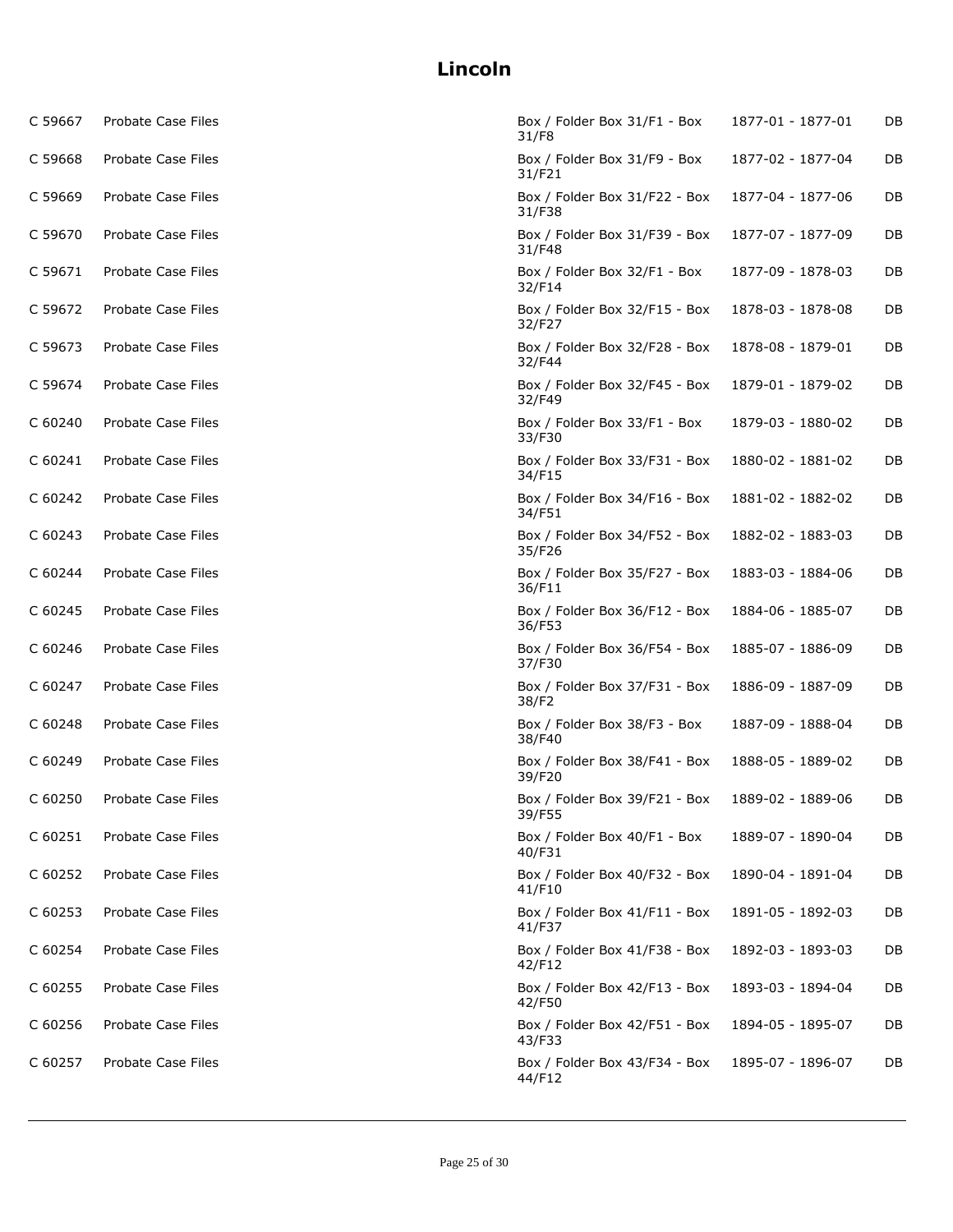| C 60258 | Probate Case Files |         |              | Box / Folder Box 44/F13 - Box<br>44/F53 | 1896-07 - 1897-11 | DB |
|---------|--------------------|---------|--------------|-----------------------------------------|-------------------|----|
| C 60259 | Probate Case Files |         |              | Box / Folder Box 44/F54 - Box<br>45/F30 | 1897-11 - 1899-01 | DB |
| C 60260 | Probate Case Files |         |              | Box / Folder Box 45/F31 - Box<br>46/F14 | 1899-01 - 1900-03 | DB |
| C 60261 | Probate Case Files |         |              | Box / Folder Box 46/F15 - Box<br>46/F44 | 1900-03 - 1900-10 | DB |
| C 60262 | Probate Case Files |         |              | Box / Folder Box 46/F45 - Box<br>46/F54 | 1900-11 - 1900-12 | DB |
| C 3913  | Probate Records    |         | Α            |                                         | 1820 - 1829       | Y  |
| C 3913  | Probate Records    |         | В            |                                         | 1829 - 1842       | Y  |
| C 3913  | Probate Records    |         | C            |                                         | 1842 - 1848       | Y  |
| C 3913  | Probate Records    |         | D            |                                         | 1848 - 1854       | Y  |
| C 3914  | Probate Records    |         | Е            |                                         | 1854 - 1859       | Y  |
| C 3915  | Probate Records    |         | F            |                                         | 1859 - 1862       | Y  |
| C 3915  | Probate Records    |         | G            |                                         | 1862 - 1866       | Y  |
| C 3916  | Probate Records    |         | н            |                                         | 1866 - 1872       | Y  |
| C 3916  | Probate Records    |         | J            |                                         | 1872 - 1875       | Y  |
| C 3917  | Probate Records    |         | K            |                                         | 1875 - 1880       | Y  |
| C 3917  | Probate Records    |         | L            |                                         | 1880 - 1884       | Y  |
| C 3918  | Probate Records    |         | М            |                                         | 1884 - 1889       | Y  |
| C 3923  | Settlements        | Curator | $\mathbf{1}$ |                                         | 1875 - 1886       | Y  |
| C 3931  | Wills              |         | 1            |                                         | 1825 - 1845       | Y  |
| C 3931  | Wills              |         | 2            |                                         | 1846 - 1866       | Y  |
| C 3931  | Wills              |         | 3            |                                         | 1866 - 1882       | Y  |
| C 3931  | Wills              |         | 4            |                                         | 1882 - 1893       | Y  |
| C 3932  | Wills              |         | 5            |                                         | 1893 - 1901       | Y  |
| C 3932  | Wills              |         | 6            |                                         | 1902 - 1908       | Y  |
| C 3932  | Wills              |         | 7            |                                         | 1908 - 1916       | Y  |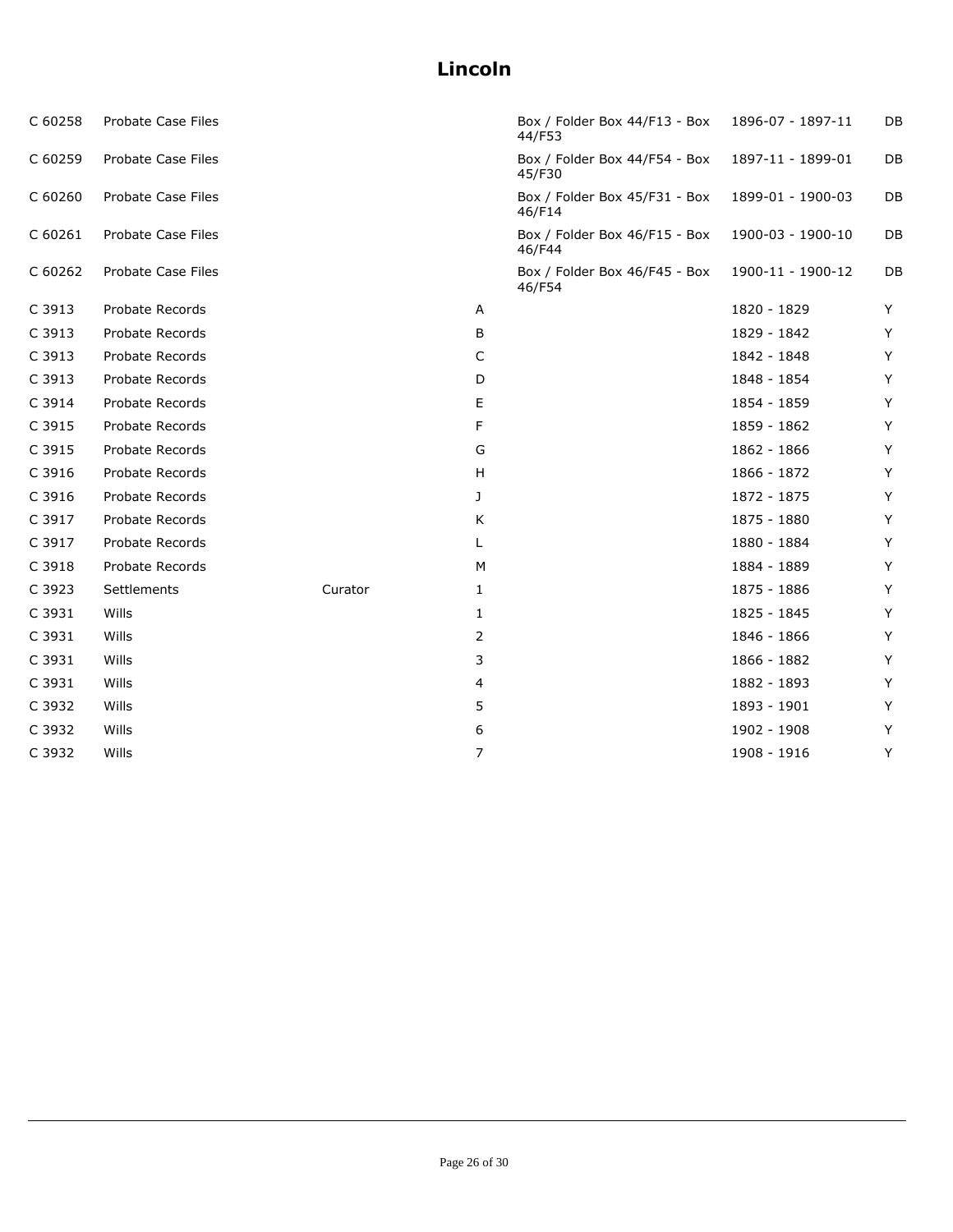## **Recorder of Deeds**

| Reel<br><b>Number</b> | <b>Title</b> | <b>Subtitle</b> | <b>Scope and Content</b><br>Vol | Date          | <b>Indexed</b> |
|-----------------------|--------------|-----------------|---------------------------------|---------------|----------------|
| C 3881                | Deeds        |                 | $\mathsf C$                     | 1819 - 1829   | Y              |
| C 3880                | Deeds        |                 | В                               | 1829 - 1835   | Y              |
| C 3881                | Deeds        |                 | D                               | 1835 - 1839   | Y              |
| C 3882                | Deeds        |                 | Ε                               | 1839 - 1842   | Y              |
| C 3883                | Deeds        |                 | F                               | 1842 - 1844   | Y              |
| C 3883                | Deeds        |                 | G                               | 1844 - 1847   | Υ              |
| C 3884                | Deeds        |                 | Н                               | 1847 - 1849   | Y              |
| C 3884                | Deeds        |                 | J                               | 1849 - 1851   | Υ              |
| C 3885                | Deeds        |                 | Κ                               | 1851 - 1853   | Y              |
| C 3885                | Deeds        |                 | L                               | 1853 - 1855   | Υ              |
| C 3886                | Deeds        |                 | М                               | 1855 - 1857   | Y              |
| C 3886                | Deeds        |                 | N                               | 1857 - 1858   | Y              |
| C 3887                | Deeds        |                 | O                               | 1858 - 1860   | C              |
| C 3888                | Deeds        |                 | P                               | $1860 - 1861$ | $\mathsf C$    |
| C 3888                | Deeds        |                 | Q                               | 1861 - 1863   | C              |
| C 3889                | Deeds        |                 | ${\sf R}$                       | 1863 - 1865   | $\mathsf C$    |
| C 3889                | Deeds        |                 | S                               | 1865 - 1866   | C              |
| C 3890                | Deeds        |                 | т                               | 1866 - 1867   | $\mathsf C$    |
| C 3890                | Deeds        |                 | U                               | 1867 - 1868   | C              |
| C 3891                | Deeds        |                 | X                               | 1867 - 1870   | $\mathsf C$    |
| C 3893                | Deeds        |                 | 1                               | 1867 - 1872   | C              |
| C 3891                | Deeds        |                 | V                               | 1868 - 1869   | $\mathsf C$    |
| C 3891                | Deeds        |                 | W                               | 1869 - 1870   | C              |
| C 3892                | Deeds        |                 | Y                               | 1870 - 1871   | $\mathsf C$    |
| C 3892                | Deeds        |                 | Ζ                               | 1871 - 1872   | C              |
| C 3894                | Deeds        |                 | 3                               | 1872 - 1873   | $\mathsf C$    |
| C 3893                | Deeds        |                 | 2                               | 1872 - 1875   | C              |
| C 3894                | Deeds        |                 | 4                               | 1873 - 1874   | $\mathsf C$    |
| C 3895                | Deeds        |                 | 5                               | 1874 - 1876   | C              |
| C 3895                | Deeds        |                 | 6                               | 1875 - 1878   | $\mathsf C$    |
| C 3896                | Deeds        |                 | 9                               | 1876 - 1877   | $\mathsf C$    |
| C 3897                | Deeds        |                 | 11                              | 1877 - 1879   | $\mathsf C$    |
| C 3897                | Deeds        |                 | 10                              | 1878 - 1882   | $\mathsf C$    |
| C 3896                | Deeds        |                 | $\overline{7}$                  | 1878 - 1882   | $\mathsf C$    |
| C 3898                | Deeds        |                 | 13                              | 1879 - 1880   | C              |
| C 3898                | Deeds        |                 | 14                              | 1880 - 1882   | $\mathsf C$    |
| C 3899                | Deeds        |                 | 18                              | 1882 - 1884   | $\mathsf C$    |
| C 3899                | Deeds        |                 | 17                              | 1882 - 1884   | $\mathsf C$    |
| C 3900                | Deeds        |                 | 21                              | 1884 - 1887   | $\mathsf C$    |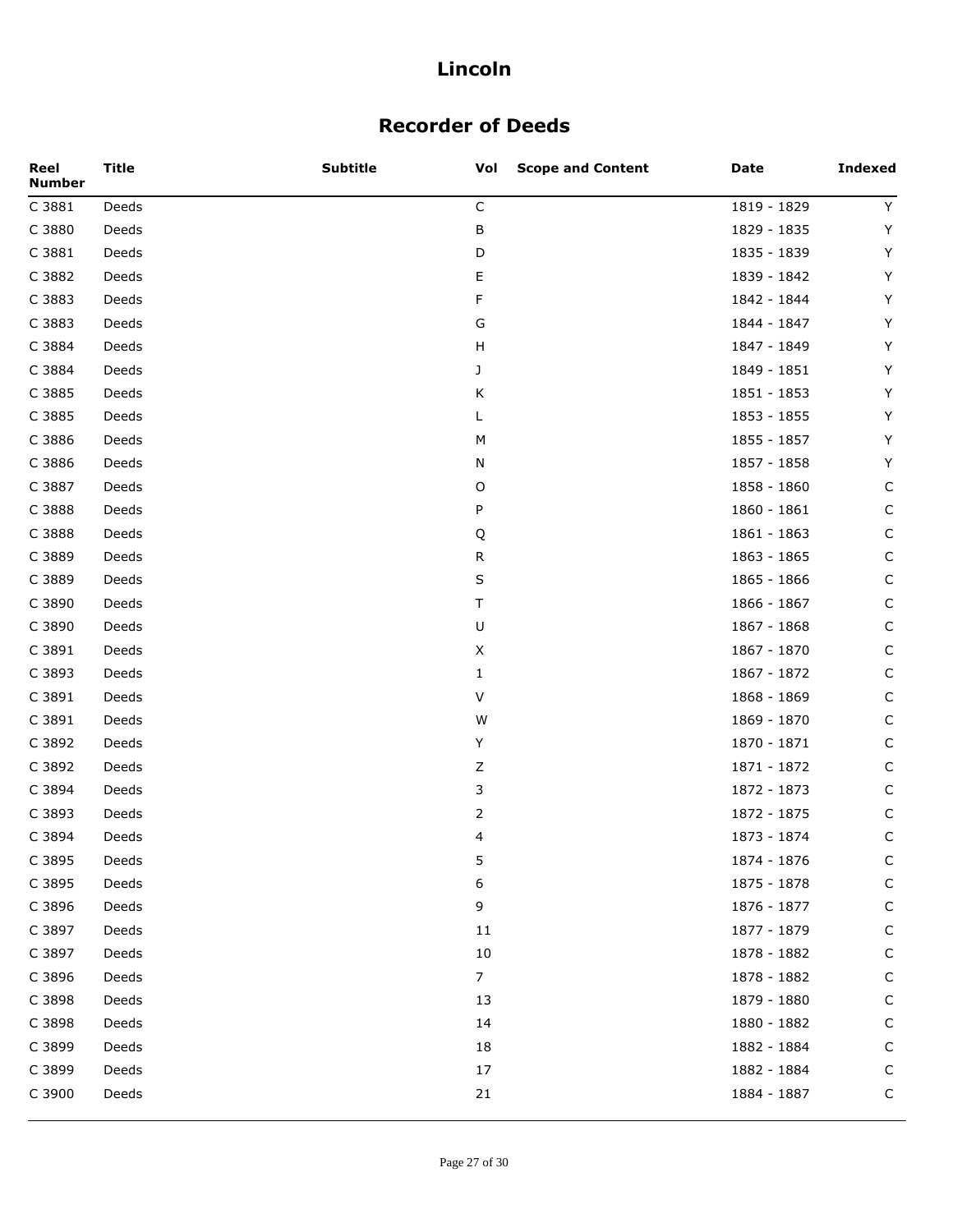| C 3900  | Deeds                 |       | 20  |                  | 1884 - 1887       | C           |
|---------|-----------------------|-------|-----|------------------|-------------------|-------------|
| C 3901  | Deeds                 |       | 23  |                  | 1884 - 1889       | $\mathsf C$ |
| C 3901  | Deeds                 |       | 22  |                  | 1884 - 1890       | C           |
| C 43455 | Deeds                 |       | 266 | Pages 1 - 350    | 1969-01 - 1969-05 | N           |
| C 43460 | Deeds                 |       | 267 | Pages 1 - 299    | 1969-01 - 1969-05 | N           |
| C 43465 | Deeds                 |       | 268 | Pages 1 - 399    | 1969-01 - 1969-08 | N           |
| C 43461 | Deeds                 |       | 267 | Pages 300 - 599  | 1969-05 - 1969-10 | Ν           |
| C 43456 | Deeds                 |       | 266 | Pages 351 - 725  | 1969-05 - 1969-10 | N           |
| C 43466 | Deeds                 |       | 268 | Pages 400 - 799  | 1969-08 - 1970-01 | N           |
| C 43462 | Deeds                 |       | 267 | Pages 600 - 925  | 1969-10 - 1970-04 | N           |
| C 43457 | Deeds                 |       | 266 | Pages 726 - 1099 | 1969-10 - 1970-04 | N           |
| C 3876  | Index to Deeds        |       |     |                  | 1819 - 1855       |             |
| C 3877  | Index to Deeds        |       | 2A  |                  | 1855 - 1867       |             |
| C 3877  | Index to Deeds        |       | 2B  |                  | 1867 - 1870       |             |
| C 3878  | Index to Deeds        |       | 3   |                  | 1870 - 1876       |             |
| C 3878  | Index to Deeds        |       | 4   |                  | 1876 - 1882       |             |
| C 3878  | Index to Deeds        |       | 5   |                  | 1882 - 1887       |             |
| C 3879  | Index to Deeds        |       | 6   |                  | 1887 - 1890       |             |
| C 3902  | Index to Marriages    |       | 35  |                  | 1860 - 1887       |             |
| C 3902  | Index to Marriages    |       | 1   |                  | 1886 - 1897       |             |
| C 3902  | Index to Marriages    |       | 2   |                  | 1893 - 1907       |             |
| C 3907  | Land Entry Book       |       |     |                  | 1829 - 1853       | N           |
| C 3902  | Marriages             |       | 1   |                  | 1825 - 1842       | Y           |
| C 3902  | Marriages             |       | 2   |                  | 1842 - 1859       | Y           |
| C 3902  | Marriages             |       | 3   |                  | 1860 - 1879       | Y           |
| C 3906  | Marriages             | Negro |     |                  | 1865 - 1901       | Y           |
| C 3903  | Marriages             |       | 4   |                  | 1879 - 1881       | Y           |
| C 3903  | Marriages             |       | 5   |                  | 1881 - 1887       | Υ           |
| C 3903  | Marriages             |       | 6   |                  | 1887 - 1893       | C           |
| C 3904  | Marriages             |       | 7   |                  | 1893 - 1897       | C           |
| C 3904  | Marriages             |       | 8   |                  | 1897 - 1907       | Y           |
| C 3904  | Marriages             |       | 9   |                  | 1900 - 1909       | Y           |
| C 3905  | Marriages             |       | 10  |                  | 1909 - 1914       | Y           |
| C 3905  | Marriages             |       | 11  |                  | 1914 - 1918       | Y           |
| C 3906  | Register of Marriages |       |     |                  | 1882 - 1903       | N           |
| C 3906  | Register of Marriages |       |     |                  | 1903 - 1931       | N           |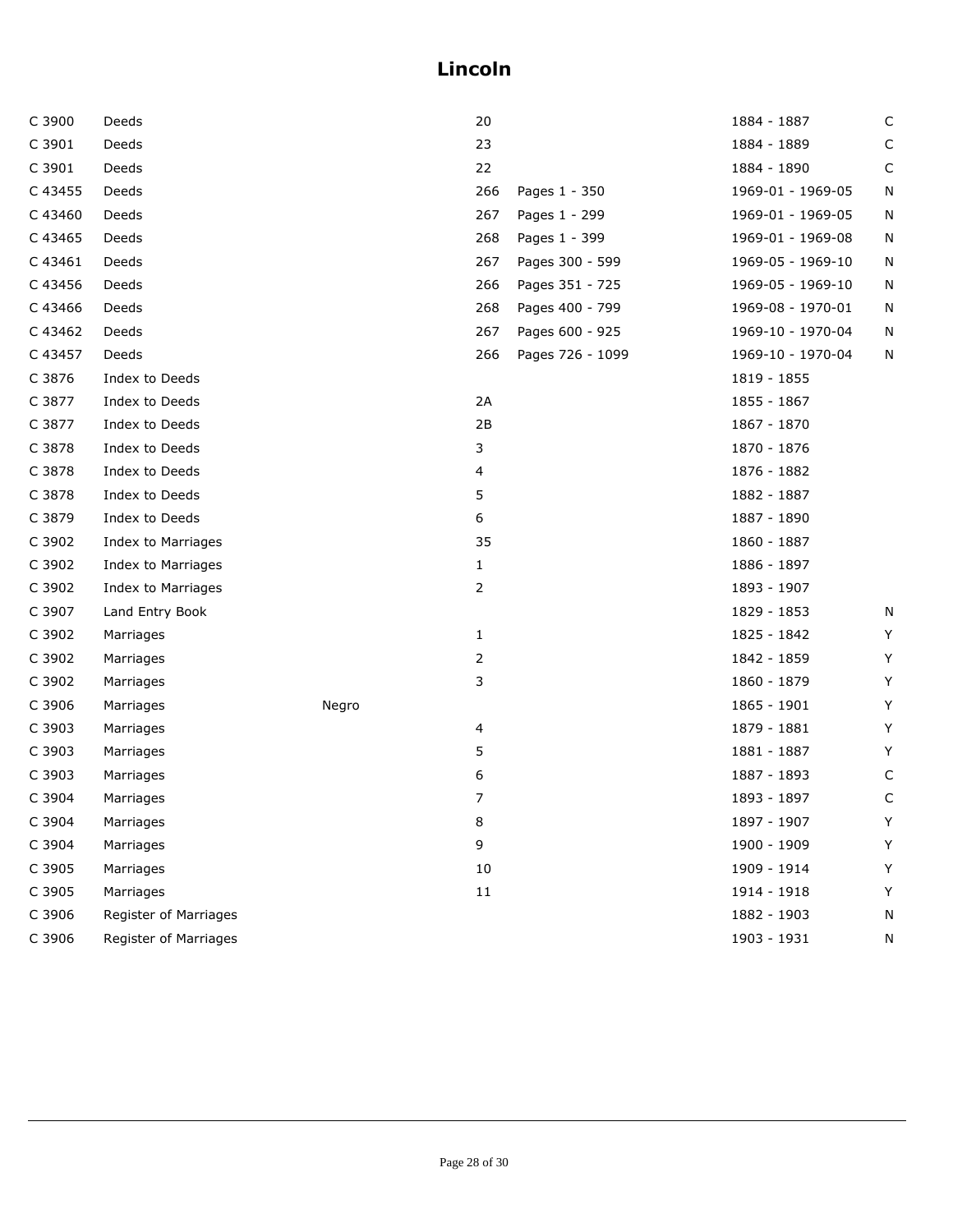## **Lincoln Elsberry**

# **City Clerk**

| Reel<br><b>Number</b> | Title   | <b>Subtitle</b>                         | Vol | <b>Scope and Content</b> | Date        | <b>Indexed</b> |
|-----------------------|---------|-----------------------------------------|-----|--------------------------|-------------|----------------|
| C 61503               | Minutes | Includes<br>Enumerations, 1927-<br>1930 |     |                          | 1914 - 1935 | N              |
| C 61503               | Minutes |                                         |     |                          | 1935 - 1952 | N              |